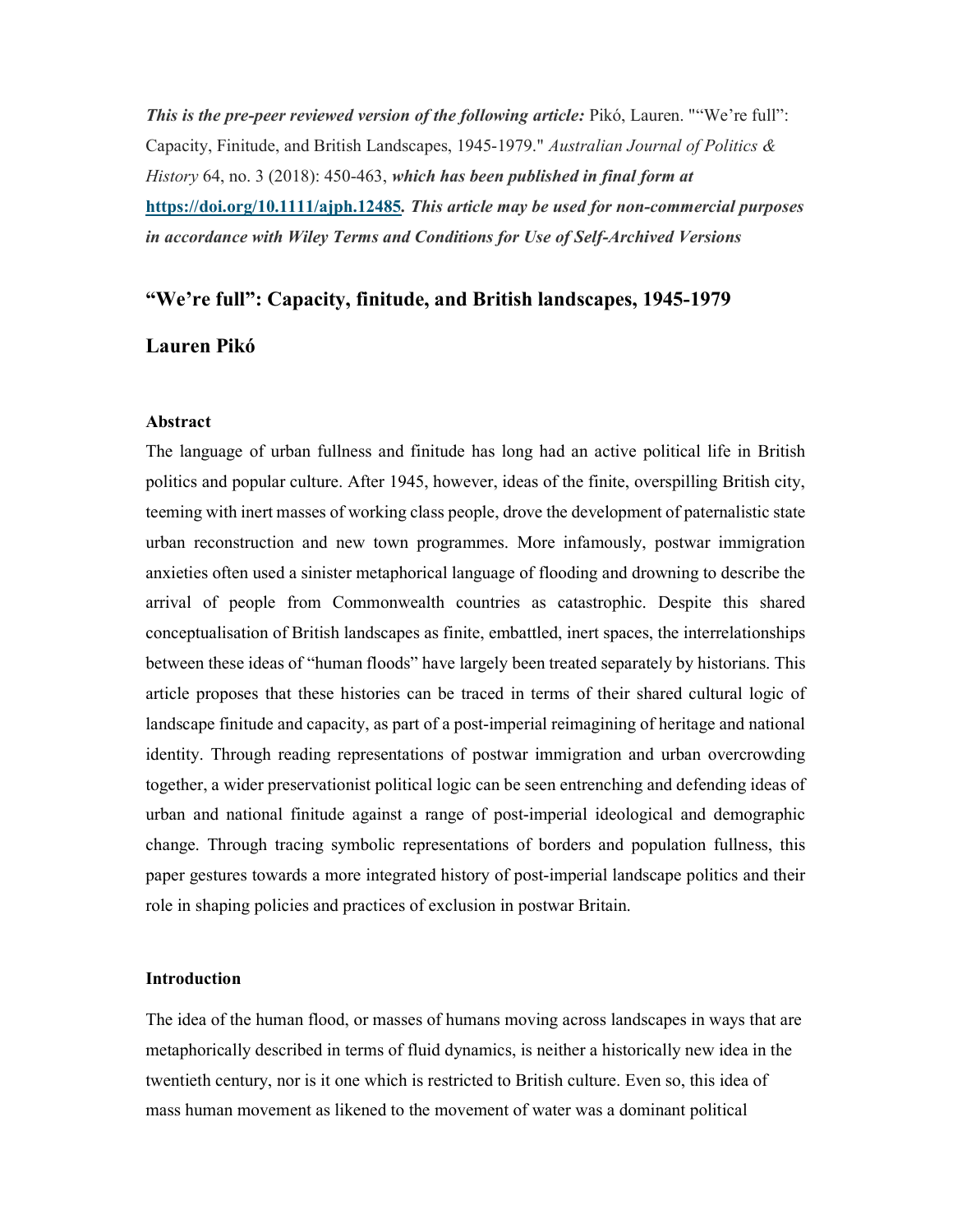language in Britain throughout the twentieth century. Drawing on a range of political preoccupations including fears of overpopulation, and eugenic concerns about dilution or defilement of the national whole, metaphors of mass human movement across the British landscape have been consistently represented in terms of fluid metaphors. From metaphors of aquatic monstrosity such as "Octopus London" to the postwar state's concern with preemptive "decanting" of "overspill" populations, these metaphors have played a key role in the development of urban planning's professional language.<sup>1</sup>

The language used by urban planning to frame its regulation of human movement and the structuring roles of cities has not only referred to movement within the nation, however, but has been consistently shared with languages used to describe the movement of humans from outside Britain. Migrants from colonised and Commonwealth countries in particular have been described in terms of "influxes" and floods, and depicted in dehumanised masses which move like "waves". These rhetorics have frequently shared a preoccupation with the ability of particular landscapes to function as containing forms, imposing structure on human floods, and on the malleable forms of heritage and identity.

While some of these shared patterns have been identified by historians, the cultural history of landscape representation has been fragmented across subdisciplinary approaches to the study of spaces and meanings in postwar British history. Within these fragmented disciplinary approaches, however, recent cultural histories of urban planning have gestured towards more synthetic historical theorisations of landscape politics which interpret this as a key field of research in its own right.<sup>2</sup> Similarly, cultural histories of isolated spatial forms such as roads, queues, and "non-places" such as roadside verges, such as those undertaken by Joe Moran, have indicated the fruitful historical potential of centering the meanings of landscape forms as topics of historical analysis.<sup>3</sup>

<sup>&</sup>lt;sup>1</sup> Clough Williams-Ellis, *England and the octopus* (Glasgow, 1975 [1928]); Wolfgang Voigt, "The garden city as eugenic utopia," Planning Perspectives 4, no. 3 (1989); Patrica L. Garside, "'Unhealthy areas': Town planning, eugenics and the slums, 1890–1945," ibid.3, no. 1 (2007); Chris Renwick, "Eugenics, Population Research, and Social Mobility Studies in Early and Mid-Twentieth-Century Britain," The Historical Journal 59, no. 03 (2015); David Redvaldsen, "Eugenics, socialists and the labour movement in Britain, 1865-1940," Historical Research 90, no. 250 (2017).

<sup>&</sup>lt;sup>2</sup> Otto Saumarez Smith, "The Inner City Crisis and the End of Urban Modernism in 1970s Britain," Twentieth Century British History (2016); Sam Wetherell, "Pilot Zones: The New Urban Environment of Twentieth Century Britain" (University of California, Berkeley, 2016).

<sup>&</sup>lt;sup>3</sup> Joe Moran, "History, memory and the everyday," Rethinking History 8, no. 1 (2004); "'Subtopias of Good Intentions': Everyday landscapes in postwar Britain," Cultural and Social History 4, no. 3 (2007); On Roads (London, 2009).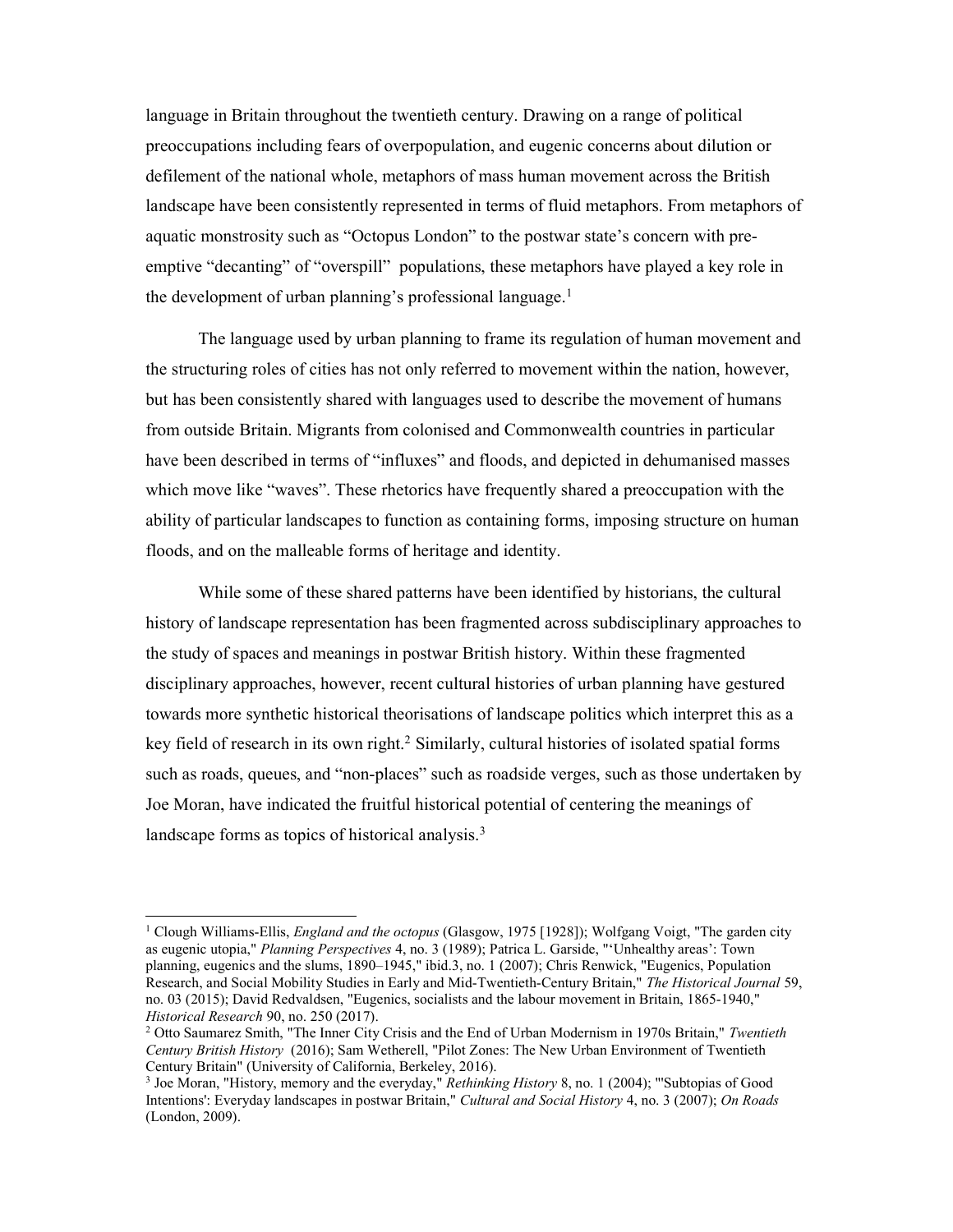Broader cultural analyses of Britain's relationship to its imperial legacy have emphasised the role of landscape symbolism and metaphors in articulating and normalising categories of social inclusion and value. Paul Gilroy's Postcolonial Melancholia has argued that postwar cultural fixations on "greatness" and "prestige" have drawn on "the power of the landscape ... as the dominant element" in expressing grief about Britain's "loss" of empire.<sup>4</sup> The generative iterative power of such affective metaphorical languages has been explored in Sara Ahmed's theorisation of "sticky" racialised metaphors of containment and exclusion, which has highlighted the significance of fluid metaphors in this process.<sup>5</sup> Georgie Wemyss' historical sociologies of bordering practices have also linked these discursive practices to experiences of space, arguing that the "selective loss of memory about British colonialism" is constructed with reference to the functions of British landscapes, thereby imposing spatialised "hierarchies of belonging" which divert attention from imperial legacies.<sup>6</sup>

This article therefore proposes a historical reading of the cultural representation of landscape forms in political rhetoric, mass media, and popular culture as finite containers which hold fluid, inert masses of people, and also hold malleable and vulnerable social meanings. This approach intends to bring together studies of metaphorical forms, postcolonial social theory, cultural histories of urban planning and of immigration, in order to trace the shared conceptual framework which underpinned evolving rhetorics of landscape finitude and capacity. Tracing these themes from the formation of the postwar welfare state in 1945, through to the election of the Thatcher government in 1979, this article proposes that evolving language used to articulate ideal forms of landscape has functioned not only to define and emplace national identity narratives, but also to encourage their regulation by the state, through controlling the "flows" of human movement within and across borders.

### Decanting the overspill: spatial logics of postwar planning

Throughout the development of urban planning as a professional discipline, the concept of human movement as fluidity has been integral to conceptualising the nature of planning "problems" and the types of solutions which the discipline provides. The influence of eugenics on the early development of British urban planning has been well explored,

<sup>&</sup>lt;sup>4</sup> Paul Gilroy, *Postcolonial melancholia* (New York, 2005), 115.

<sup>&</sup>lt;sup>5</sup> Sara Ahmed, *The Cultural Politics of Emotion*, (Edinburgh, 2015).

<sup>&</sup>lt;sup>6</sup> Georgie Wemyss, The invisible empire: white discourse, tolerance and belonging (Farnham, 2009), 12,20.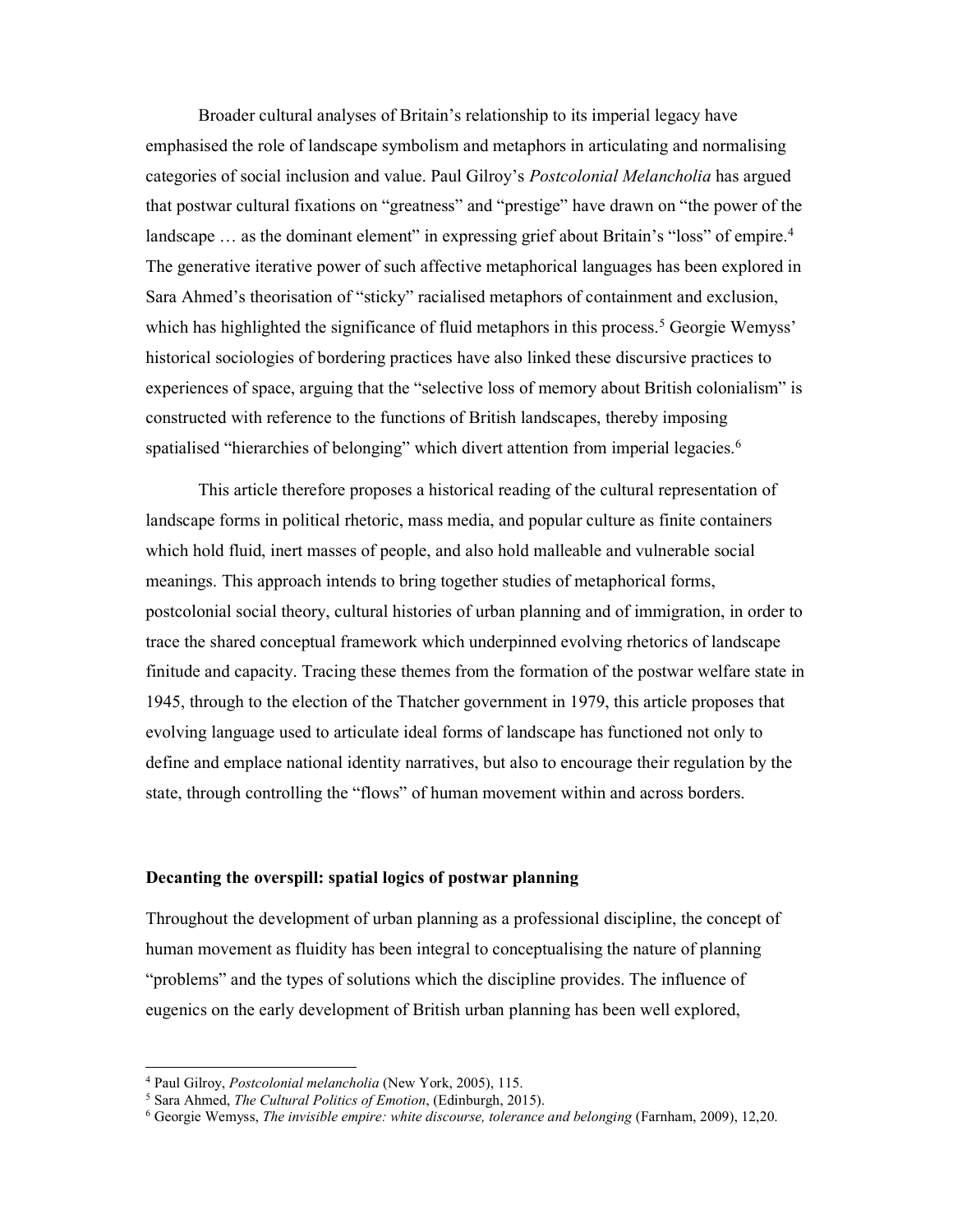particularly with reference to the idea of urban improvement as a method of improving not just quality of life for its population, but the "quality" of that population as well, as measured through health, productivity, and educational achievement.<sup>7</sup> Early urban planning advocates therefore conceptualised their new field of expertise in terms of improving cities through applying scientific principles of regulation and control; these were primarily focused on the regulation of landscape forms, but with the goal of regulating the potential action of people who lived in and on them.

These conceptualisations of bordering and containment developed into a more explicit language of fluidity and regulation during the language of wartime urban planning committees and documents, and emerged as a key and central tool used in the postwar Attlee government redefinition of the role of the British state.<sup>8</sup> "Town and Country Planning" policies relied on a conceptualisation of pre-emptive expert intervention and control, undertaken by the state, as a method of constraining and directing the impact of capitalism on the landscape, by providing pre-emptive controlled structures into which population growth and economic growth could be directed.<sup>9</sup> This desire to control the "flow" of human movement across the landscape was embedded in the new language of state sponsored planning. New town populations were to be "decanted" from overcrowded cities, which were "overspilling" their population.<sup>10</sup> New estates constructed at the edge of existing towns and villages to hold surplus or excessive populations drawn from cities also took the term "overspill" estates.<sup>11</sup> This type of controlled "dispersal" would prevent the slow "trickle" of urban sprawl outward from established cities, or the more drastic "flood," which would subsume the countryside. At the same time, work to increase the efficiency of existing urban

<sup>&</sup>lt;sup>7</sup> Garside, "'Unhealthy areas'"; Renwick, "Eugenics, Population Research, and Social Mobility Studies"; Redvaldsen, "Eugenics, socialists and the labour movement. "

<sup>&</sup>lt;sup>8</sup> Bob Giddings and Bill Hopwood, "From evangelistic bureaucrat to visionary developer: The changing character of the master plan in Britain," Planning Practice & Research 21, no. 3 (2006): 4-18.

<sup>&</sup>lt;sup>9</sup> David Edgerton, "Science and the nation: towards new histories of twentieth-century Britain," Historical Research 78, no. 199 (2005); Anthony Alexander, Britain's New Towns: Garden Cities to Sustainable Communities (London, New York, 2009), 22-26.

 $10$  This overview draws on the discussion of metaphorical representations of Milton Keynes outlined in Lauren Pikó, "Milton Keynes and the Liquid Landscape, 1967–78," Landscape Review 16, no. 1 (2015); "Mirroring England? Milton Keynes, decline and the English landscape" (University of Melbourne, 2017). See this use in debates on legislation in HC Deb 29 January 1947 vol 432 cc947-1075; HC Deb 20 May 1947 vol 437 cc2190- 287.

<sup>&</sup>lt;sup>11</sup> Overviews of this language can be found in "Anatomy of the Green Belts," New Society, 4 January 1973, p. 9–12. See also Mark Clapson, Invincible green suburbs, brave new towns: social change and urban dispersal in post-war England (New York, 1998); pp. 5-30.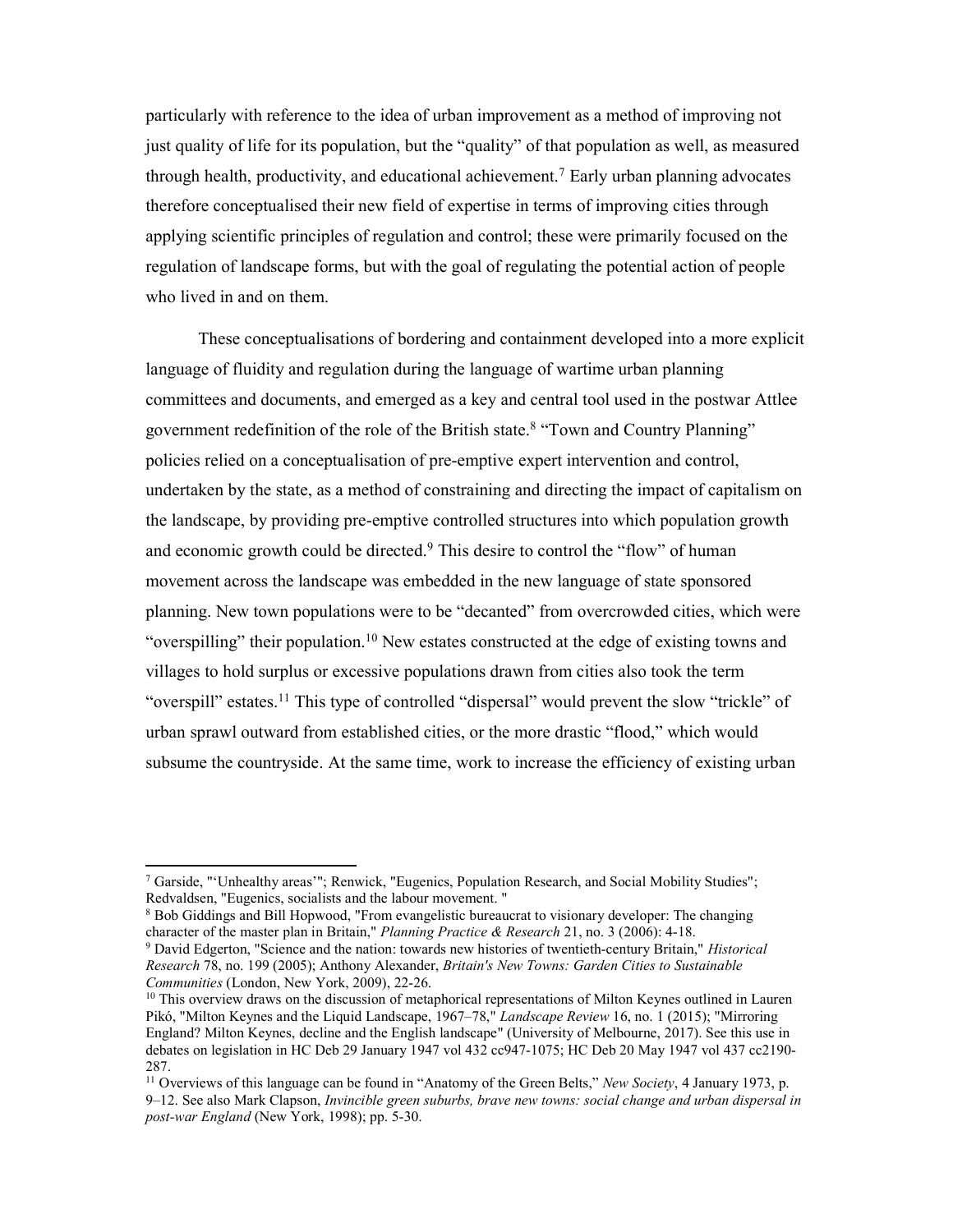spaces took the form of consolidating housing into higher-densities, including tower blocks, as methods of increasing urban capacity and concentrations.<sup>12</sup>

Alongside these demographic transformations, British cities were also undergoing transformation through the increasing numbers of migrants arriving from Commonwealth countries after 1948. Peter Fryer's landmark work Staying Power, which drew in part on his own journalistic experience covering the arrival of the SS *Empire Windrush* and subsequent arrivals, argued that early phases of migration did not encounter the high levels of hostility and discrimination which would develop towards the late  $1950s$ .<sup>13</sup> This is not to say that these earlier arrivals did not experience discrimination, but rather, that the particular type of discriminatory political rhetoric which came to such prominence during the time of the Notting Hill riots in 1958 took time to develop.<sup>14</sup> In doing so, the use of a rhetoric of flows across borders and into cities, which was in need of containment, would be taken up as a method of explaining Britain's experience of postwar Commonwealth migration.

During the late 1940s and early 1950s, while occasional journalistic mention to the "flow" of migration into Britain was made, British print media primarily used terms like "trickle," "stream" and "flood" to describe migration patterns into other countries, with Australia, Canada and America particularly frequently being described as receiving "heavy flows" and "floods" of migration.<sup>15</sup> This type of language tended to focus on flows of displaced persons following the Second World War, and significantly, it tended to posit the country receiving the immigration as a receptive container for them.<sup>16</sup> Such language was increasingly used in British media during the later 1950s, however, in order to characterise the cumulative effects of Commonwealth migration over time as being too great for British cities to withstand, and therefore to be in need of "restriction".<sup>17</sup> The language of "influx"

<sup>&</sup>lt;sup>12</sup> Patrick Dunleavy, The politics of mass housing in Britain, 1945-1975: a study of corporate power and professional influence in the welfare state (Oxford, New York,1981), 1, 32; Miles Glendinning and Stefan Muthesius, Tower block: modern public housing in England, Scotland, Wales, and Northern Ireland (New Haven, 1994), 94.

<sup>&</sup>lt;sup>13</sup> Peter Fryer, Staying power: the history of black people in Britain (London: 1984), pp. 372; Evan Smith, British Communism and the politics of race (Leiden; Boston, 2018), 38-39.

<sup>&</sup>lt;sup>14</sup> For discussion of this to the symbol of Windrush, see Matthew Mead, "Empire Windrush: The cultural memory of an imaginary arrival," Journal of Postcolonial Writing, 45:2 (2009), p. 137-149.

<sup>&</sup>lt;sup>15</sup> Typical examples include "Alien Immigrants In Australia," Times 13 February 1947, p. 3; *Economist* 23 August 1947, p. 325; "Regulating the Flow of Immigrants," Financial Times, 25 August 1952, p. iii.

<sup>&</sup>lt;sup>16</sup> "Immigration to the New World," *Economist*, 7 June 1947, p. 896; "Australia Wants 40,000 Britons," Daily Mail, 8 August 1952, p. 3. See this with reference to displaced persons to Britain in Times, 4 October 1958, p. 6.

<sup>&</sup>lt;sup>17</sup> Examples include "West Indian Migrants," *Times* 21 November 1956, p. ; *Times*, 27 October 1959, p. 8; HC Deb 29 October 1958 vol 594 cc197.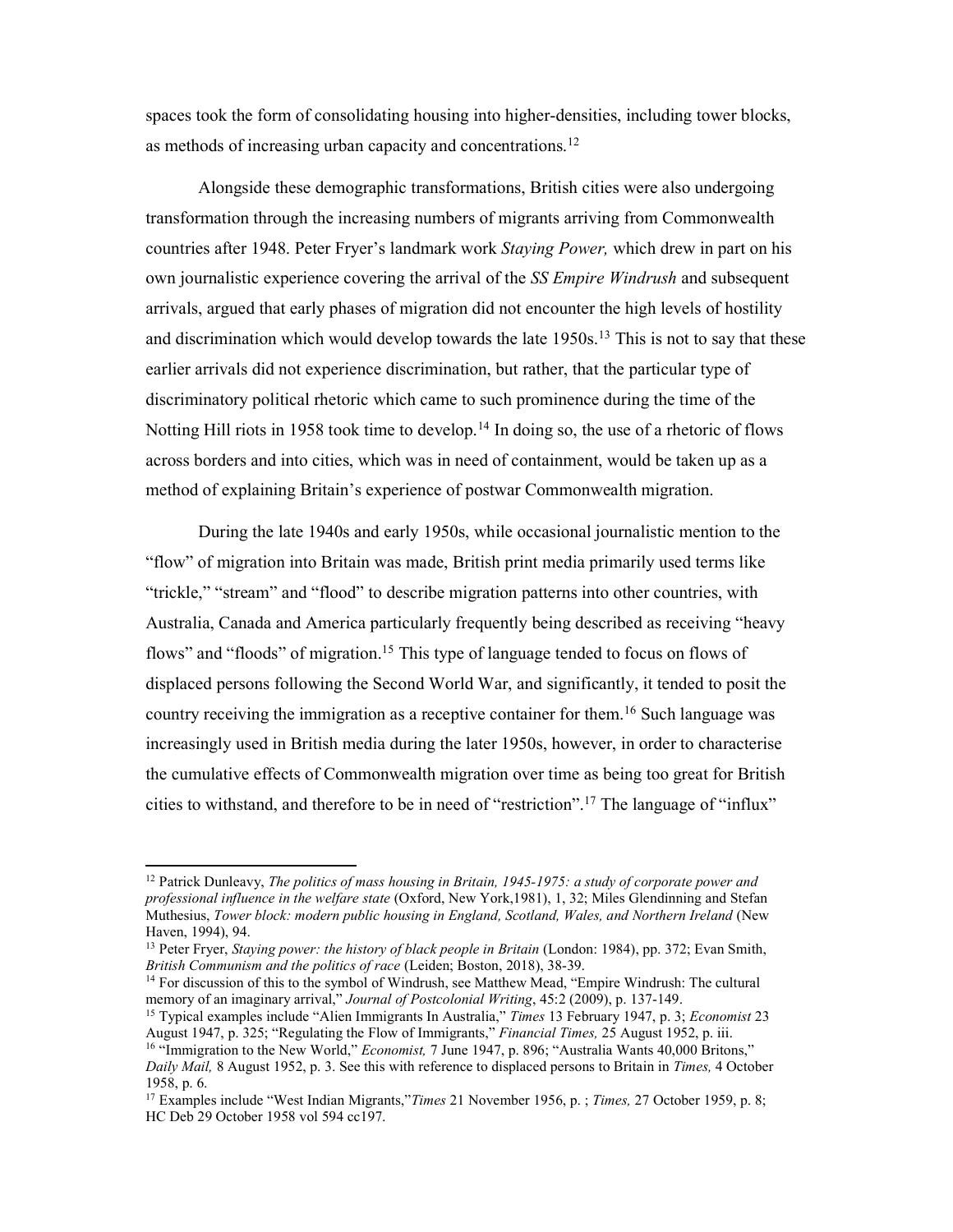was repeatedly used from late 1954 in The Times to characterise Jamaican immigration to Birmingham, with one report characterising this as "an uncontrolled regular intake of immigrants [which] swells the unceasing inflow from the rest of Britain."<sup>18</sup> Such concern about people "pouring in" was frequently understood with reference to urban planning policies of dispersal, where existing urban overcrowding was understood to render cities too overcrowded to take more population.<sup>19</sup> The rhetoric of influx would be consolidated in media responses to the 1958 Notting Hill riots which described the causes as arising from the presence of West Indian people in London in too great a number, rather than the activities of the white "Teds" who incited the violence.<sup>20</sup> The construction of the riots as being due to "racial tensions" posited conflict as deriving from the presence of migrant populations in cities, and as leading to violence on otherwise "peaceful streets."<sup>21</sup> This framework of attributing violence to presence reframed hostility to immigration itself as deriving from legitimate concerns around social integration, and constructed "race problems," as opposed to the problem of racism, as a domestic political concern.<sup>22</sup>

Underlying these concerns during the late 1950s and early 1960s in particular were anxieties about changes in flows of power as well as of people. The porous nature of British borders being encroached upon through foreign influence was also seen in terms of responses to declining British geopolitical influence, and intertwined with this, anxieties regarding increased American political and cultural power.<sup>23</sup> Much of this foreign influence was articulated in terms of American cultural encroachment, particularly as manifest through the expansion of leisure based consumer goods, television and music, and the visibility of

<sup>&</sup>lt;sup>18</sup> "Jamaican Influx At Birmingham," Times, 22 October 1954, p. 5.

<sup>&</sup>lt;sup>19</sup> "West Indian Influx," Financial Times, 7 February 1955, p 4; "The West Indian Influx," Sunday Times, 4 August 1957, p. 8; "Should we let them keep pouring in?", Daily Mail, 2 September 1958, p. 4. See this language used in in letters to the editor in Daily Mail, 24 March 1954, p. 4; Daily Mail, 20 June 1956, p. 4.  $20$  One notable exception was the *Economist's* argument that "firm measures were needed – against roughs not immigrants." Economist, 6 September 1958, p. 713. Cf. "Racial Fights In London," Times, 1 September 1958, p. 8; "Coloured Men Warned," Times, 1 November 1958, p. 3.

<sup>&</sup>lt;sup>21</sup> "Should we let them keep pouring in?", Daily Mail, 2 September 1958, p. 4; "Coloured Influx May be Slowed," Daily Mail, 8 September 1958, p. 5; "Keep down coloured influx says Tory," Daily Mail, 30 October 1958, p. 7.

 $22$  Robert Miles, "The riots of 1958: Notes on the ideological construction of 'race relations' as a political issue in Britain," Immigrants & Minorities 3, no. 3 (1984): 269-71. See legacy of this in the use of "influx" to discuss "race relations" in "Coming to Stay," Times Literary Supplement, 23 September 1960, p. 615.

<sup>&</sup>lt;sup>23</sup> Examples include "America! America!" Evening Standard, 2 September 1968, 21; James McMillan and Bernard Harris, The American Take-Over of Britain (London, 1968). For a historical overview of this trend, see Lawrence Black, "Whose finger on the button? british television and the politics of cultural control," Historical Journal of Film, Radio and Television 25, no. 4 (2005); John F. Lyons, America in the British imagination: 1945 to the present (New York, 2013).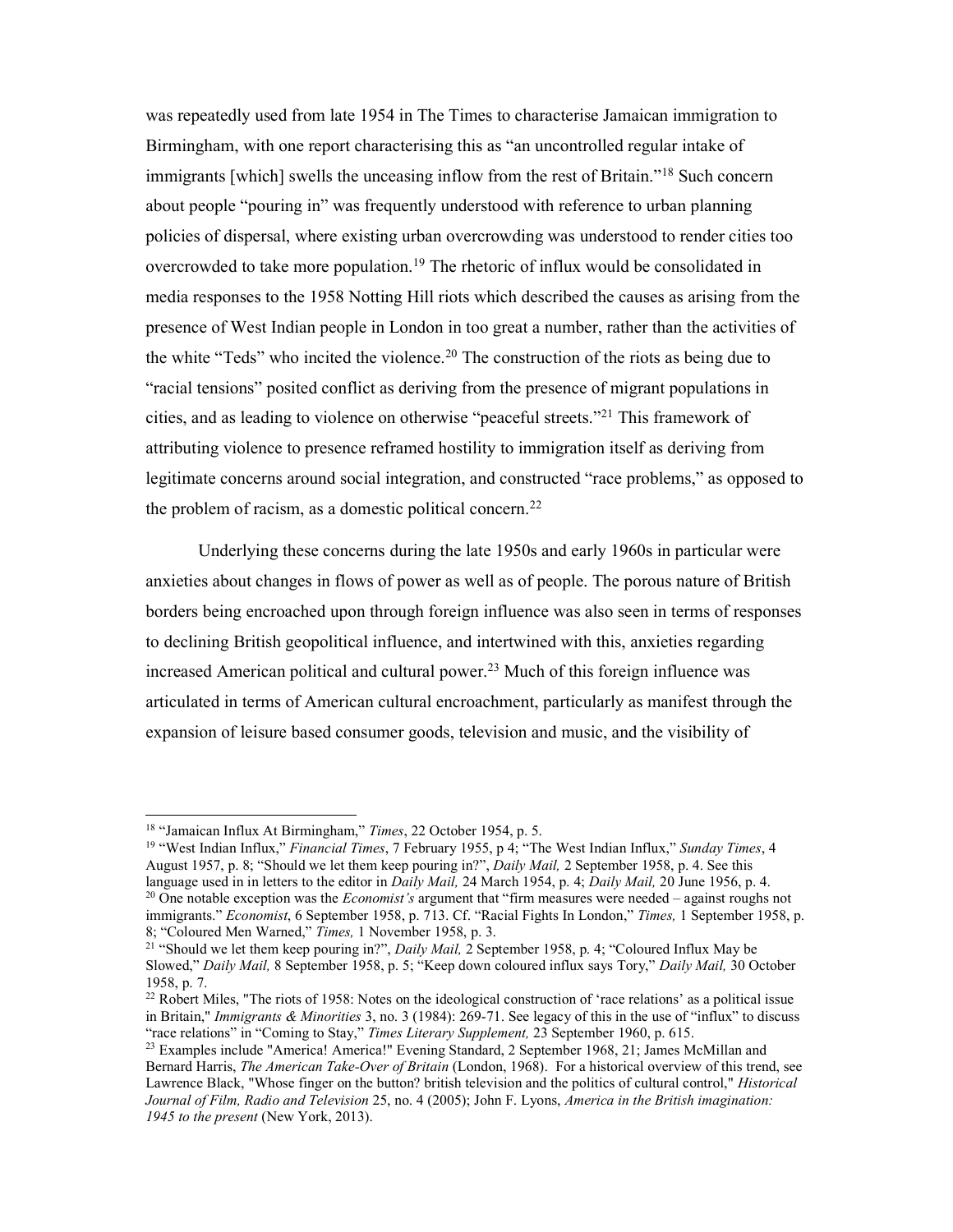advertising such as posters and billboards.<sup>24</sup> The risk attached to the "flow" of American cultural influence, "streaming" into Britain and being passively "absorbed" was partly viewed in terms of class, with interest in American culture seen as a potential risk primarily for working class people, and as a marker of "low" taste. This conflation of American cultural influence with suburban consumerism, interpreted as a dystopian signifier of cultural malaise, was a dominant theme in the adoption of Ian Nairn's term "subtopia" by journalists more broadly critiquing "the values of suburban living" as fundamentally foreign.<sup>25</sup>

The cultural response to these changes to the makeup and function of cities drew on the shared metaphorical language of fluidity across borders, and containment within boundaries, specifically with reference to the urban landscape. The early 1960s has been identified historically as representing a peak in what Jim Tomlinson has theorised as "declinism"; that is, the ideological privileging of Britain's relative economic decline as a primary method of understanding contemporary politics.<sup>26</sup> This period saw an increased political preoccupation with arresting the nation's "decline" which spread into a diagnostic culture of journalism and cultural analysis, where understanding Britain's changing world role was framed in terms of a moralistic search for "what's wrong with Britain."<sup>27</sup> Reading across much of the "state of the nation" journalism and political analysis published during this time, however, these works also offer extended subjective, affectively laden responses to perceptions of absolute imperial decline, primarily expressed through grief at the transformation of British cities.<sup>28</sup> Malcolm Muggeridge's frequently quoted essay 1963 for Encounter framed the loss of national status in terms of foreign cultural influence, the changing aesthetic of urban design, and technological change, all understood as divergences from a greater past, and all measured through the appearance of the nation's streets, through

<sup>&</sup>lt;sup>24</sup> Precedents for this reading were drawn from Williams-Ellis, *England and the octopus*; J. B. Priestley, *English* journey (London, 1934). See also 'Campaign against Squalor', The Times, 5 July 1957; Anthony Crosland, The Future of Socialism (London, 1956), p. 355-58.

<sup>&</sup>lt;sup>25</sup> "Artist-engineers in Industry," Times, 9 July 1955; T.R. Fyvel, "This New England II: The Stones of Harlow, Reflections on Subtopia," Encounter June 1956; Ian Nairn, Your England and how to defend it. A cautionary guide (London, 1956). See analysis in Moran, "'Subtopias of Good Intentions'," 408-09.

 $^{26}$  Jim Tomlinson, *The politics of decline: understanding post-war Britain* (Harlow; New York, 2000) p. 1-7; "Thrice Denied: 'Declinism' as a Recurrent Theme in British History in the Long Twentieth Century," Twentieth Century British History 20, no. 2 (2009): 246.

<sup>&</sup>lt;sup>27</sup> Tomlinson, *Politics of Decline*, p. 23-42; Matthew Grant, "Historians, the Penguin Specials and the 'State-ofthe-Nation' Literature, 1958-64," Contemporary British History 17, no. 3 (2003).

 $28$  Key examples include C. P. Snow, Science and government, (Cambridge, 1961); Michael Shanks, The stagnant society: a warning, (Baltimore, 1961); Anthony Sampson, Anatomy of Britain (New York, 1962); Arthur Koestler and Henry Fairlie, eds., Suicide of a nation? An enquiry into the state of Britain today (London, 1963). See overview of this context in Guy Ortolano, The two cultures controversy: science, literature and cultural politics in postwar Britain (New York, 2009).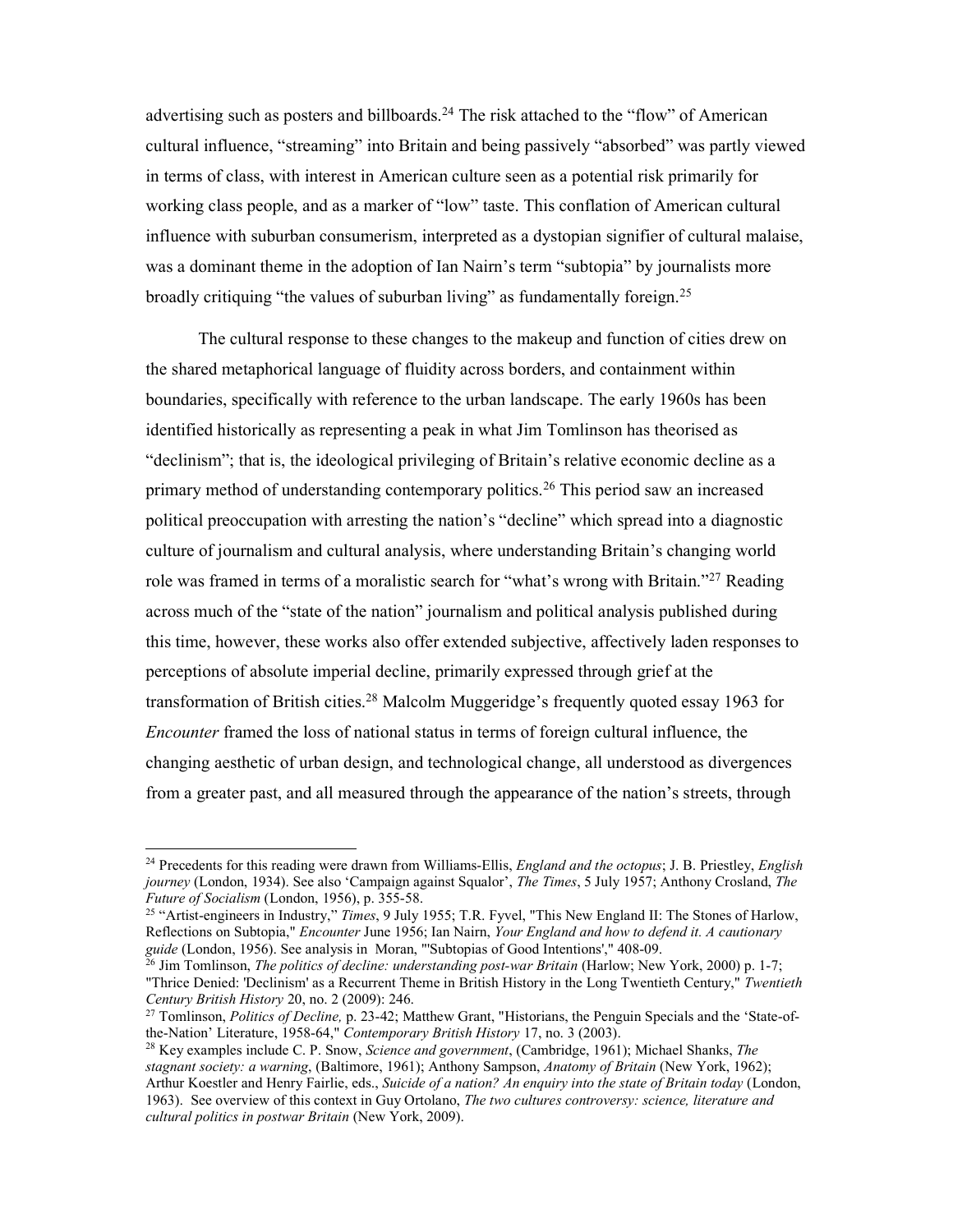which change formed a "pellucid ...flow".<sup>29</sup> Novels such as *Late Call* and *The Adaptable* Man also represented postwar urban planning policies such as new towns and "overspill" as representative of wider cultural "influxes" and even invasions, where the onset of cultural change was understood as a defeat of particular visions of traditional value.<sup>30</sup> This theme of grief at the experience of post-imperial decline has also been analysed as a theme in Agatha Christie novels from this late period, where it is frequently explicitly linked causally to visible markers of social change <sup>31</sup>

This mapping together of immigration, dispersal politics, modernist urban planning, and wider cultural changes into a singular rhetoric of national status and vitality was partly facilitated through the idea of the state of the nation as being made legible through the state of the landscape. In this sense, fluidity rhetoric provided a method of conceptualising potential solutions, in terms of identifying which "flows" needed to be reversed or contained. The idea of the border of the nation as a bulwark against human floods shares a rhetoric of proactive regulation as a necessary force for preservation with the planning ideas of "overspilling" urban space. These regulatory languages both rely on dehumanising masses of people by likening them to inert fluids, and positing elite expert intervention and control as absolute and necessary tools of containment.

### From floods to "crisis," 1962-1970

1

Sheila Patterson's anthropological study of West Indian migration to London, published in 1963 and widely available in an abridged Penguin paperback form in 1965, suggested that despite an initial "sense of strangeness … on first seeing large numbers of coloured people in the streets" during the late 1940s, that "today this feeling is gone."<sup>32</sup> She went further to conclude that "coloured people [sic] have become an accepted part of the British urban landscape, if not yet of the community."<sup>33</sup> This claim, already optimistic at the time of its publication, would be challenged by the drastic escalation of political languages of exclusion during the remainder of the decade. By the time of Patterson's writing, the 1962 Immigration

<sup>&</sup>lt;sup>29</sup> Malcolm Muggeridge, 'England, Whose England?', in Koestler and Fairlie, Suicide of a nation?, 29.

<sup>&</sup>lt;sup>30</sup> Angus Wilson, *Late call* (London, 1964); Janet Frame, *The adaptable man* (London, 1965); Janice Morphet, "New Towns in the Novel: A Reflection on Social Realism," Planning Practice & Research 18, no. 1 (2003).

<sup>&</sup>lt;sup>31</sup> Christopher Prior, "An Empire Gone Bad: Agatha Christie, Anglocentrism and Decolonization," Cultural and Social History, online first (2018).

<sup>&</sup>lt;sup>32</sup> Note the full title of the first edition; Sheila Patterson, Dark strangers: a sociological study of the absorption of a recent West Indian migrant group in Brixton, South London (London, 1963).

 $3\frac{3}{3}$  Dark strangers: a study of West Indians in London, (London, 1965), p. 329.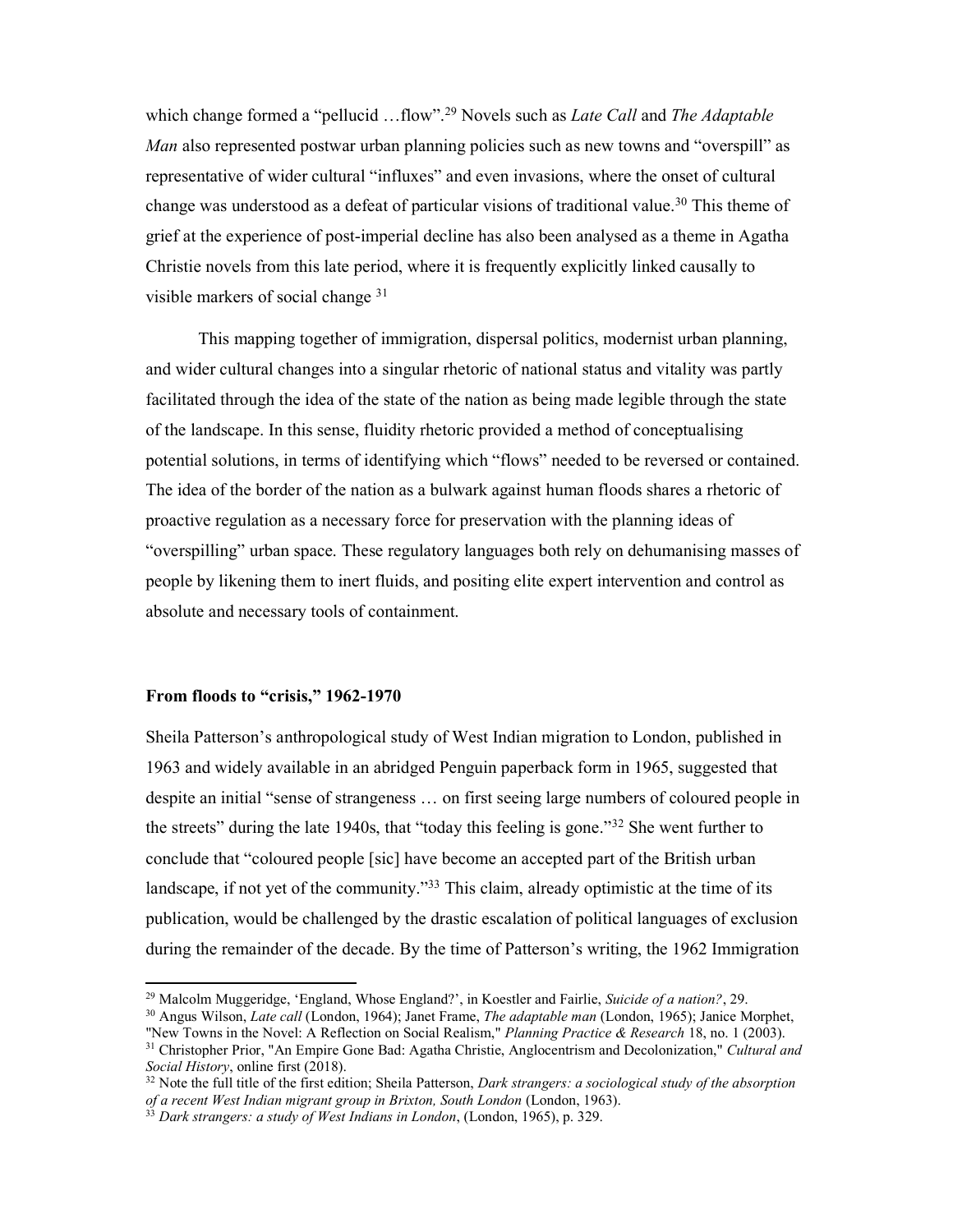Act had been passed with the explicit intent of curtailing the overall numbers of Commonwealth migrants, drawing in part on the prevailing political sense that the presence of black and Asian Commonwealth migrants in British cities was itself a cause of "racial tension."<sup>34</sup> The Act was intended by the Conservative Party as a way of restricting the "influx" of migration.<sup>35</sup> By 1965, however, the increasing number of applicants under the new voucher scheme aroused the concern of the newly elected Labour government, whose White Paper on *Immigration from the Commonwealth* of that year explicitly used fluidity rhetoric to frame the task of "control[ling] the entry of immigrants so that it does not outrun Britain's capacity to absorb them."<sup>36</sup> While the Wilson government passed the 1965 Race Relations Act ostensibly to restrict the rise of "racialism," the political weaponisation of immigration, using the language of a finite and embattled landscape, continued to escalate over the course of the decade.

A key event in this process was the speech made by Conservative MP Enoch Powell to a Conservative Association on 20 April 1968, which has become known as the "Rivers of Blood" speech.<sup>37</sup> This speech has been widely analysed in terms of its rhetorical construction, including its possibly deliberate misrepresentation of its central classical allusion.<sup>38</sup> What is crucial for the purposes of this article, however, is the way in which Powell's speech deliberately invoked a spatialised network of metaphors of fluid movement over landscapes, which drew on existing antipathies and fears, but which heightened them through overlaying further apocalyptic, violent imagery which conceptualised the stakes in terms of survival and "blood." This was framed as a "speculative prophecy" of what would be to come if immigration to Britain was not further regulated.<sup>39</sup> Powell's language describing immigration was one of "inflow" which he argued needed to be replaced by "outflow". The anecdote of the elderly woman, menaced by immigrants who "moved in … one house after another" along her street, posits an oppressive streetscape where "flows" of faceless migrants contain and trap embattled white residents. This highlights the way in which ideas of urban change spatialised a racist narrative of embattlement, through the description of the woman who had

<sup>34</sup> Miles, "The riots of 1958," p. 271-272.

<sup>&</sup>lt;sup>35</sup> Smith and Marmo, *Race*, gender and the body, p. 29-30; 47-48.

<sup>&</sup>lt;sup>36</sup> HMSO, *Immigration from the Commonwealth* (London, 1965), p. 6. For discussion of the complex historiographical debates around the Smethwick byelection's role in this process see Smith, British Communism and the politics of race, 75-78.

<sup>&</sup>lt;sup>37</sup> The most extensive exploration of the context and contents of this speech can be found in Camilla Schofield, Enoch Powell and the making of postcolonial Britain (Cambridge, 2013), 206-63.

<sup>&</sup>lt;sup>38</sup> Jonathan Charteris-Black, *Politicians and rhetoric: the persuasive power of metaphor*, (Houndmills, 2011), 109-37, 335-37.

<sup>39</sup> Ibid, 112.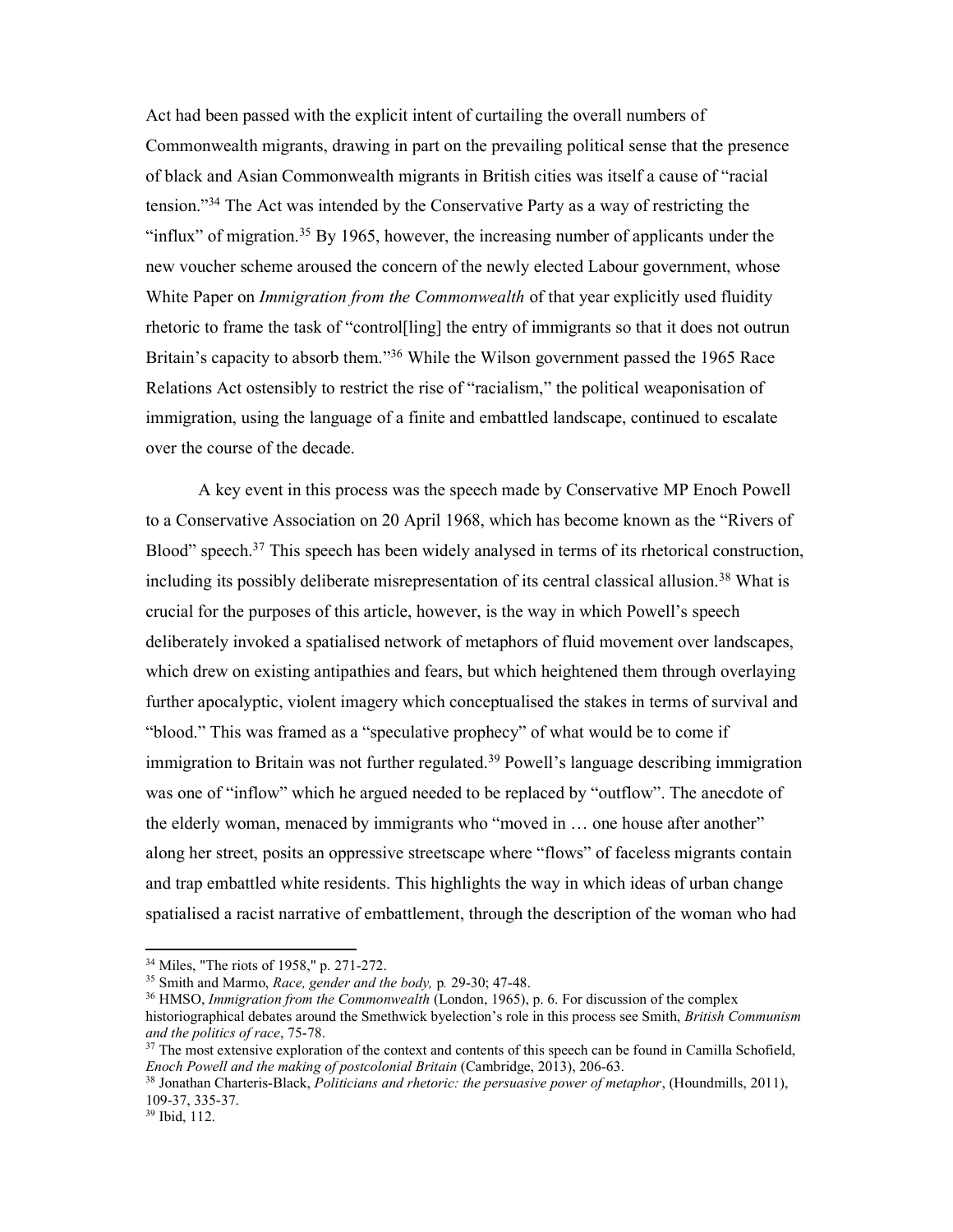"lost her husband and both her sons in the war" only to see her "quiet street [become] a place of noise and confusion." In this context, Powell's claim that he "seem[s] to see "the River Tiber foaming with much blood" draws on the language of streets overrun with depersonalised masses of people, and overlays this with explicitly threatening imagery which combines flows of water with the abject flow of blood.<sup>40</sup>

#### Crisis, droughts and swamps, 1970-1978

While Powell was dismissed from the Shadow Cabinet by Conservative Party leader Edward Heath after this speech, it notoriously emboldened the language with which racism and antiimmigration views could be expressed.<sup>41</sup> In addition to this, it also created a precedent for apocalyptic political rhetoric regarding national vitality and survival, which Edward Heath would help to escalate further during his prime ministership from 1970. As the postwar global macroeconomic Bretton Woods settlement was becoming increasingly precarious, the Heath Government responded with a series of short-termist economic policies which greatly fuelled inflation, combined with explicitly punitive trade union policies which exacerbated its impact.<sup>42</sup> In responding to these economic challenges, Heath's tendency to characterise isolated economic challenges in militant terms of embattlement and national defense, such as during the 1972-3 Miners' Strike and the three-day-week, drew heavily on the established traditions of declinist political culture in the early 1960s, but by directing it at events in the present, helped foreshorten the trajectory of decline into one of contemporary crisis.<sup>43</sup>

This tendency to understand the impacts of short term economic challenges, and of longer-term trends in social change, as not only part of a long decline but as symbolising an imminent crisis of survival, would escalate still further during the aftermath of the Labour Government's receipt of an IMF loan in 1976 in order to stabilise sterling values.<sup>44</sup> The state of the nation, as if Britain was facing a potentially terminal imminent crisis, was a prominent

 $40$  The reading of abjection in the context of immigration is derived from Imogen Tyler, Revolting Subjects : Social Abjection and Resistance in Neoliberal Britain (London: Zed Books Ltd., 2013), 27.

 $41$  Enoch Powell and the making of postcolonial Britain, pp.237.

 $^{42}$ Alwyn Turner, Crisis? What Crisis? Britain in the 1970s (London, 2008), pp. 21.

<sup>&</sup>lt;sup>43</sup> The CCCS analysis of Heath's discursive techniques and processes as a part of creating an 'organic crisis' narrative can be found in Stuart Hall et al., Policing the crisis: mugging, the state, and law and order (New York, 1978); Centre for Contemporary Cultural Studies, The Empire strikes back : race and racism in 70s Britain (London, 1982). See also Robert Saunders, "'Crisis? What crisis?' Thatcherism and the seventies," in Making Thatcher's Britain, ed. Ben Jackson and Robert Saunders (Cambridge, 2012,) pp. 25-42.

<sup>&</sup>lt;sup>44</sup> Joe Moran, "'Stand Up and Be Counted': Hughie Green, the 1970s and Popular Memory," *History Workshop* Journal, no. 70 (2010): p. 177.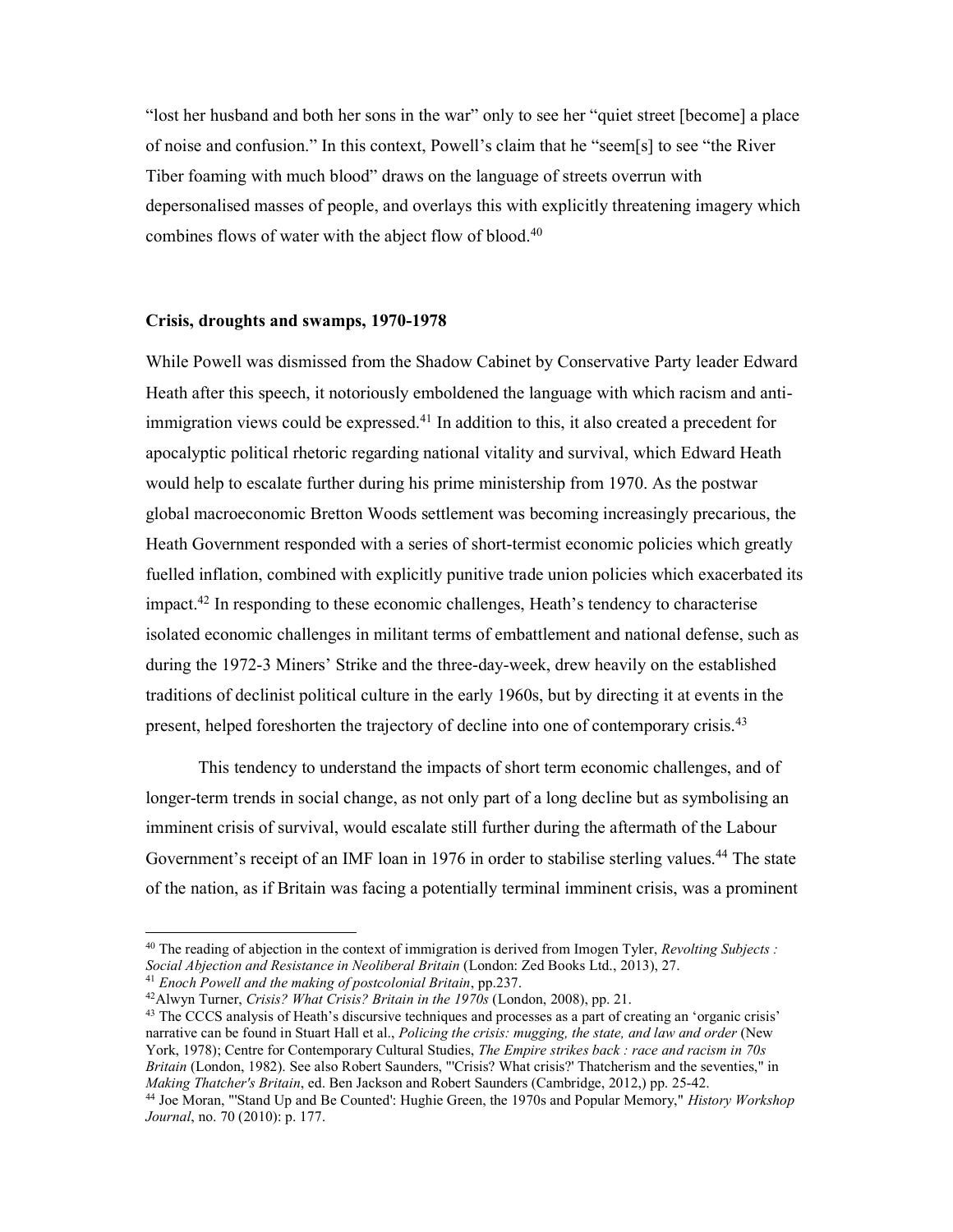theme in political rhetoric, media representations, and as a theme in popular culture during the mid-1970s.<sup>45</sup> This political escalation has been well analysed more broadly elsewhere, particularly with reference to the way in which the apocalyptic tone of these fears diverged substantially from the economic realities faced by the British state.<sup>46</sup> Even so, however, this cultural experience of crisis is particularly significant because of the way it functioned as a heightened expression of affective responses to changing ideas of national identity, which "mapped together" a range of post-1945 changes to British domestic and international politics, social norms, aesthetics and demography, into a singular antipathy to the fact of change itself.<sup>47</sup>

Part of this evolution in the rhetoric of landscape involved contrasting concepts of urban hollowness or emptiness to that of fullness and overcrowding.<sup>48</sup> During this period, cities such as London were no longer described as overcrowded and in need of "overspill" to avoid flooding the countryside with sprawl; rather, after the impact of the IMF-imposed austerity had hit, new towns in particular were criticised in this period for having been too extravagant in "draining" inner cities of population and of government funding, leaving them "hollow" and in decline.<sup>49</sup> The concept of "inner city decline" or "crisis" most often described a lack of government funding, and while Department of Environment investigations showed that new town programmes had not been funded at the expense of inner city policy, this causal link continued to be made in media coverage.<sup>50</sup> Compounding this was the finding that population projections made in the South East Study in 1961, which had formed the basis for the expansion of new town and overspill programmes throughout that decade, had not been borne out, and therefore dispersal programmes had led to a greater population decline over time.<sup>51</sup> A related use of this rhetoric of "inner city decline" was in euphemistic, racialised terms, which linked the "draining" of white working class populations to the "influxes" of Commonwealth immigration. The relative understanding of white

<sup>45</sup> Schofield, Powell and the making of postcolonial Britain, pp. 265-69.

<sup>46</sup> Colin Hay, "Chronicles of a Death Foretold: the Winter of Discontent and Construction of the Crisis of British Keynesianism," Parliamentary Affairs 63, no. 3 (2010).

<sup>&</sup>lt;sup>47</sup> Hall et al., *Policing the crisis*.

<sup>48</sup> The discussion of "hollowness" and crisis here draws from the framework explored in Pikó, "Milton Keynes and the Liquid Landscape," p. 40-41; "Mirroring England?," p. 148-150.

<sup>&</sup>lt;sup>49</sup> Examples include "'Hollow Ring' in London," Guardian, 11 January 1977, p 5; "The Supercity They're Content to Leave Behind," Guardian, 6 August 1977, p 15.

<sup>&</sup>lt;sup>50</sup> "In confidence: Cost effectiveness of new towns," in Milton Keynes Development Corporation papers (Milton Keynes City Discovery Centre, 1976); Otto Saumarez-Smith, "Central government and town-centre redevelopment in Britain, 1959-1966," The Historical Journal 58, no. 1 (2015); Saumarez Smith, "The Inner City Crisis,"

<sup>&</sup>lt;sup>51</sup> Department of the Environment, Strategic plan for the South East: review 1978 (London, 1978).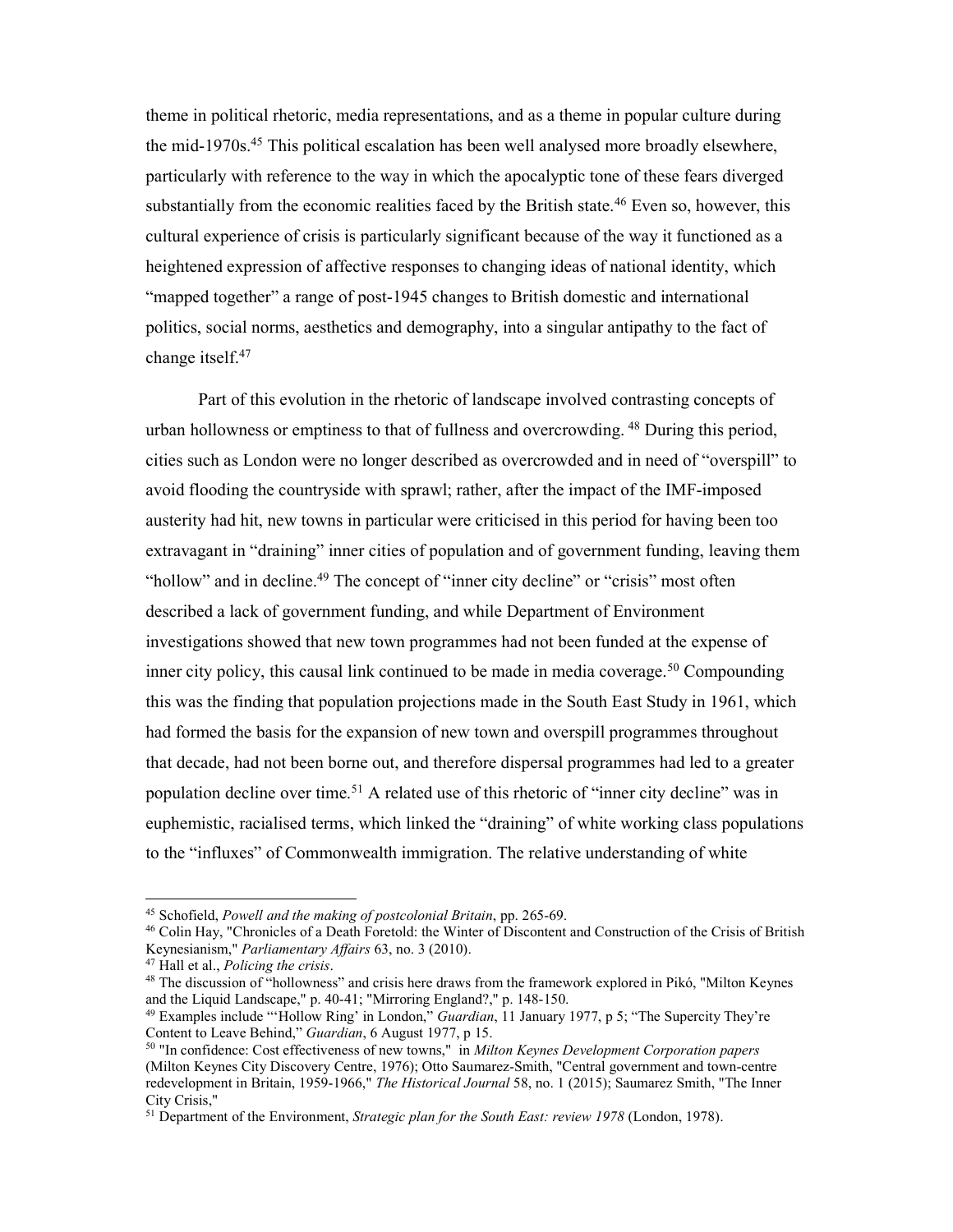populations being "decanted," only to be "replaced" by migrants, posits a continuity of flows of human movement into and out of the same urban containers; however the presence of immigrant populations was an "inflow" which was understood as foreign, and as causally associated with declining imperial status.<sup>52</sup> Even though decades of anxious policies had focused on the need to "decant" and "disperse" populations from inner cities, their very success was now being framed as having created a drought, which in turn had opened more space in British cities for immigrant populations to flow into.

The "hollow" city was a theme taken up by more apocalyptic political readings of political crisis which used this idea of the cities drained of meaning as well as population. Within this framework, the idea of national heritage as a jewel, a commodity or precious resource contained within particular landscape formations was a common theme; one primarily expressed in terms of its being squandered, lost or eroded. Some of this type of coverage focused on Britain's being "drained" through interactions with global economic forces such as the IMF and the EEC, who were described in the Financial Times in 1975 as "drain[ing] away... Britain's lifeblood".<sup>53</sup> Two frequently analysed cultural representations of mid-1970s crisis culture, Margaret Drabble's novel The Ice Age and Hughie Green's political outburst on the ITV light entertainment programme *Opportunity Knocks*, both used these languages of national heritage as a commodity or "semi-precious stone" which had been "overspent" through the government's concession to foreign powers in the form of the IMF loan, leaving the nation emptied of its binding heritage.<sup>54</sup> Preservationist campaigns for urban heritage in this period drew on similar frameworks of social meaning as locked within vulnerable landscape forms, with both rural and urban heritage preservation using language of finitude and crisis to justify the protection of their chosen sites.<sup>55</sup> In the coverage of these related campaigns, the inability of postwar planned landscapes to contain meaning was a central theme, with their sterility and emptiness explicitly contrasted with the richness of

<sup>&</sup>lt;sup>52</sup> Examples include "Anxieties Over Immigration," Times 29 June 1976, p. 15; "MP queries official figure for coloured population," Times, 13 May 1977; p. 6.

<sup>53 &</sup>quot;Life Blood Draining Away," Financial Times, 16 May 1975; pg. 16. Cf. Hay, "Chronicles of a Death Foretold."

<sup>&</sup>lt;sup>54</sup> Margaret Drabble, *The Ice Age* (Harmondsworth, 1977), 215; Turner, *Crisis? What Crisis?*, pp. 54, 104; Moran, "'Stand Up and Be Counted'."

<sup>&</sup>lt;sup>55</sup> Cf. Christopher Booker and Candida Lycett-Green, Goodbye London: an illustrated guide to threatened buildings (London, 1973); George Henry Norman Haines, Whose countryside? (London, 1973).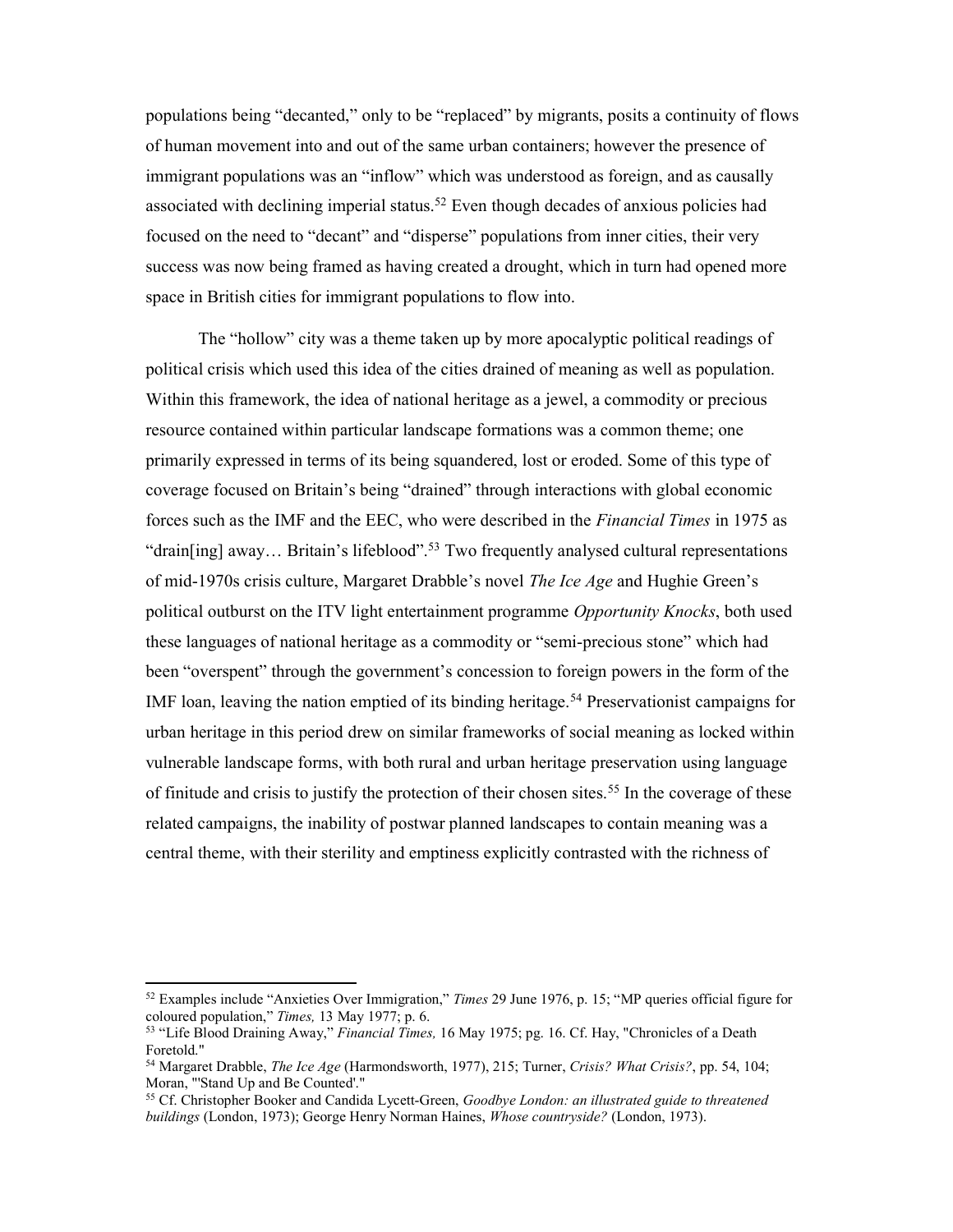unchanged historic buildings and rural landscapes, which had accumulated generations of social resonances.<sup>56</sup>

More explicitly left-wing critiques of state planning also emphasised the experience of "slum clearance," "deindustrialisation" and demographic changes to the form of cities as having eroded the foundations of a sense of identity for white working class communities. The erosion of "heritage" through dispersal of working class housing was central to the influential 1960s studies by Peter Willmott and Michael Young, and similar themes were explored in the 1970s journalism of Jeremy Seabrook.<sup>57</sup> Seabrook's work for *New Society* and New Statesman throughout the 1970s consistently argued that changes in the urban fabric of industrial cities and towns drove experiences of social disconnection amongst white working class people, which in turn drove them to the absolute rhetoric of the National Front.<sup>58</sup> Such causal associations linked disenfranchisement, a lack of political communication and control appeared in broader critiques of Britain's "declining" industrial power, and an ensuing void of meaning in a single causal chain.<sup>59</sup>

Such critiques of postwar paternalism and the rate of social change often presented a causal link between landscape change, existential threat, and adoption of far-right exclusionary identity politics without critique, even where the politics themselves were presented as undesirable. One key example of a critical synthesis of the above themes which nonetheless implicitly reinforced their framework was the 1976 play Strawberry Fields by Stephen Poliakoff, published in 1977.<sup>60</sup> Strawberry Fields is set at roadside motorway sites and service stations, new historical forms that accompanied the growth of Britain's motorways, rolled out from 1959.<sup>61</sup> The main characters are of a group presented as a conservationist National Front, whose ideology is focused on the maintenance of "historic" boundaries between rural and urban life, and between ethnic groups, as markers of purity and

<sup>&</sup>lt;sup>56</sup> "Giving Streets a head," Guardian, 1 March 1976, p 16; "Shore's Pledge on New Towns," Guardian, 19 March 1977, p 5B; Guardian, 25 May 1977, p 2; see also Booker's contributions in "Saturday column," Daily Telegraph July 6, 1974; "Mr Silkin's Fantasy," The Spectator 2 July 1976; "Shoring up planning disaster," The Spectator 1 October 1976.

 $57$  Peter Willmott and Michael Young, Family and kinship in East London (London, 1957); Family and class in a London suburb (London, 1960); cf. Jeremy Seabrook, The unprivileged (London, 1967); City Close-Up (London, 1971); What went wrong? working people and the ideals of the labour movement (London, 1978).

<sup>&</sup>lt;sup>58</sup> What went wrong?, 234-40; see further discussion of this in Pikó, "Milton Keynes and the Liquid Landscape, 1967–78," p. 42-43.

<sup>&</sup>lt;sup>59</sup> Cf. Anthony King, Why is Britain becoming harder to govern? (London, 1976); Jeremy Seabrook, "A return to Wigan Pier," New Society, 6 January 1977; Isaac Kramnick, Is Britain dying?: perspectives on the current crisis (Ithaca, 1979).

<sup>60</sup> Stephen Poliakoff, Strawberry fields, (London, 1977).

<sup>61</sup> Moran, On Roads, 23-38.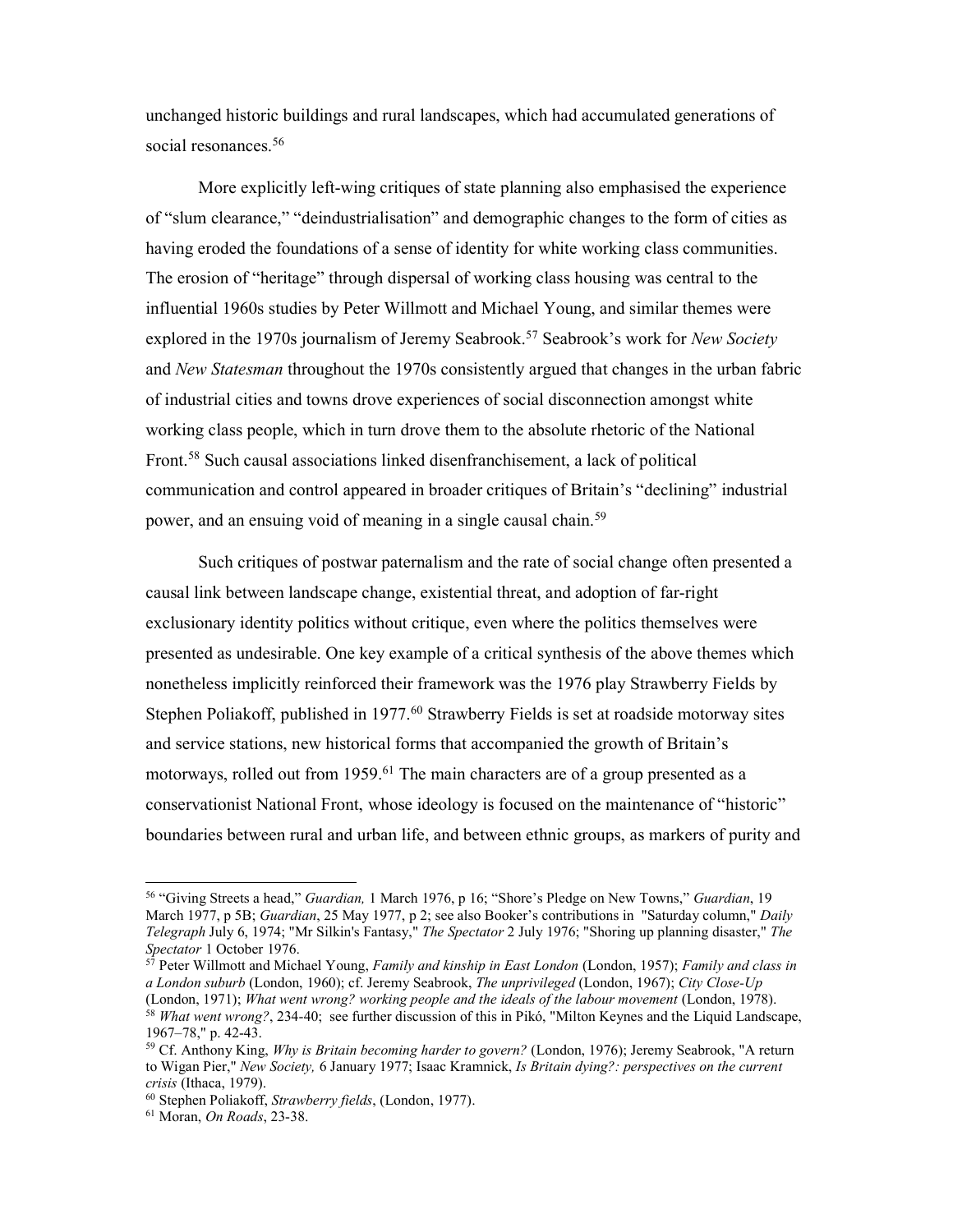prestige. A final monologue posits that "[if you] scrape back the grass" of an English field, the bones of cumulative previous generations can be seen under the soil; this vitalist reading of national cohesion reads landscape as a mystical bridge between past and present which is vulnerable and tangible. This integral meaning is contrasted with the sterile motorway, which cannot be "scraped back" and whose slick unabashed newness resists the accumulation of meaning.<sup>62</sup> This rhetoric is presented as organically deriving from a sense of disconnection from social bonds through witnessing swift urban change, both through the transformation of forms, and through postwar immigration. This establishes the premise on a singular narrative of visible difference: where any and all change to Britain's post-1945 status, or to an ideal of "greatness" however defined, is experienced as grief and loss. This highlights how the political left also reproduced languages of scarcity and overspent landscape finitude, which necessarily drew on racialised and closed heritage and identity narratives.

It was this well established framework of understanding the boundaries of the nation as a finite container which informed Margaret Thatcher's 1978 Granada TV interview, where she alleged that "people are really rather afraid that this country might be rather swamped by people with a different culture."<sup>63</sup> This not only very closely mirrored the use of fluidity metaphors from Powell's 1968 speech, but also mirrored the absolute rhetoric of the nation being subsumed and even eradicated by an external flood. Again, while political and media criticisms of Thatcher's rhetoric focused on the choice of fluidity metaphor and its implicit violence, there was little criticism of its underlying principle that Britain's finite containment of an absolute, singular identity risked being lost and subsumed by immigration.<sup>64</sup>

In "The Great Moving Right Show," published in 1979, Stuart Hall argued that:

 'Powellism' won… because of the magical short-circuits which [it] was able to establish between race and immigration control and the images of the nation, the British people and the destruction of 'our culture, our way of life. $65$ 

 $62$  Poliakoff, *Strawberry fields*, 48. This reading builds on Pikó, "Mirroring England? Milton Keynes, decline and the English landscape," 141.

 $63$  "Mrs Thatcher fears people might become hostile if immigrant flow is not cut," *Times*, 31 January 1978, p. 2. Full transcript is available at "Margaret Thatcher Foundation Archive,"

https://www.margaretthatcher.org/document/103485, accessed 1 May 2018.

<sup>64</sup> For example, Commission for Racial Equality chairman David Lane refuted the language of swamping by emphasising that the numbers were declining, not that swamping was a thing which could occur. Immigration Going Down, Says Lane, Financial Times, 3 March 1978, p. 8.

<sup>&</sup>lt;sup>65</sup> Stuart Hall, "The Great Moving Right Show," Marxism Today (January 1979): p. 19-20.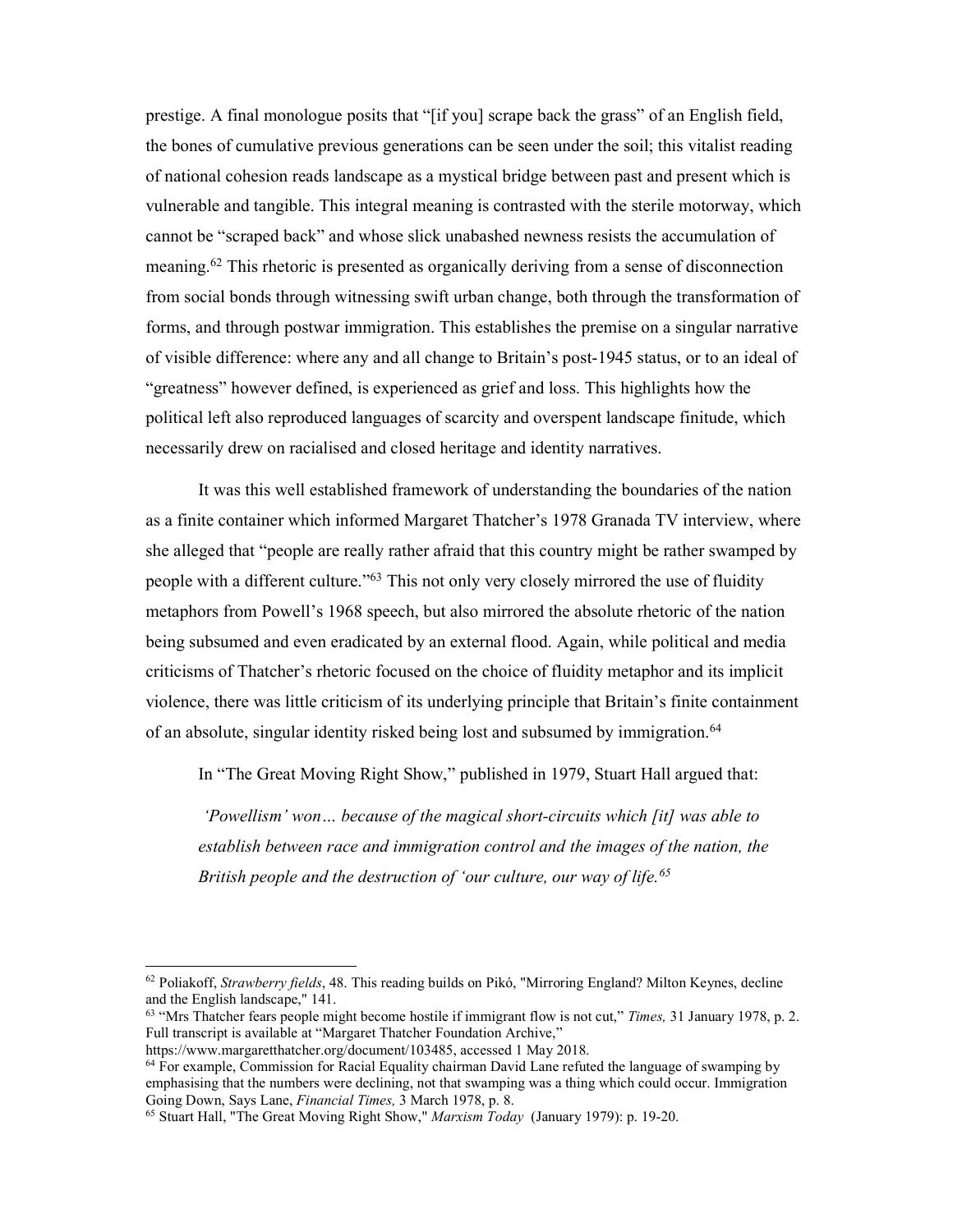While this connection was made in "Rivers of Blood", this article has shown that by centering the concept of landscape as a containing force, that Powell drew on a longer history, and this continuity helped render it a form of "common sense" which Thatcher was able to draw upon in 1978.<sup>66</sup> By grieving the experience of change itself, generalised critiques of postwar change shared a language of catastrophic flooding, heritage containment, continuity and loss with the far right, and used it in similar ways to characterise the dissolution of social bonds and the failure to reconstitute new ones. The pervasiveness of this language suggests it functioned more deeply than aesthetics, but referred to a shared, racialised understanding of how landscapes actually functioned relative to human movement, and acted as containing forces for a closed, finite and singular national identity which could only experience change as a threat.

### Conclusion

While writing this article, a furore was playing out in British politics around the BBC's decision to commemorate the 50<sup>th</sup> anniversary of Enoch Powell's Rivers of Blood speech by broadcasting a reenactment.<sup>67</sup> Much of the criticism of the speech focused on the way in which the politics it encoded were not "over", but were actively playing out in the present; for example, in the way that on the same days as these debates were taking place, that UK Home Office officials were investigating and deporting British citizens who had emigrated from the Commonwealth before 1962, due to their failure to meet retrospectively applied documentary requirements under the "hostile environment" policy.<sup>68</sup> Powell's notions of "increasing outflow" have been highlighted as explicit policy of the Cameron and May Conservative governments, under whose governance the Home Office set targets for deportation with full awareness that people who had migrated under the documentary requirements of earlier periods would be disproportionately affected.<sup>69</sup>

<sup>66</sup> Ibid., 14.

<sup>67</sup> BBC.com, "BBC defends Rivers of Blood broadcast," http://www.bbc.com/news/uk-43745447, 12 April 2018, accessed 1 May 2018.

<sup>68</sup> Nadifa Mohamed,"Britain's hostile environment has been a century in the making," Theguardian.com, https://www.theguardian.com/commentisfree/2018/apr/29/britain-hostile-environment-century-makingmigrants-brutality-windrush-scandal, 29 April 2018, accessed 1 May 2018.

 $^{69}$  Joe Watts, "Amber Rudd admits deportation targets are used by Home Office after denying it," Independent.co.uk, 26 April 2018, https://www.independent.co.uk/news/uk/politics/amber-rudd-home-officedeportation-targets-windrush-david-lammy-a8323076.html, accessed 1 May 2018.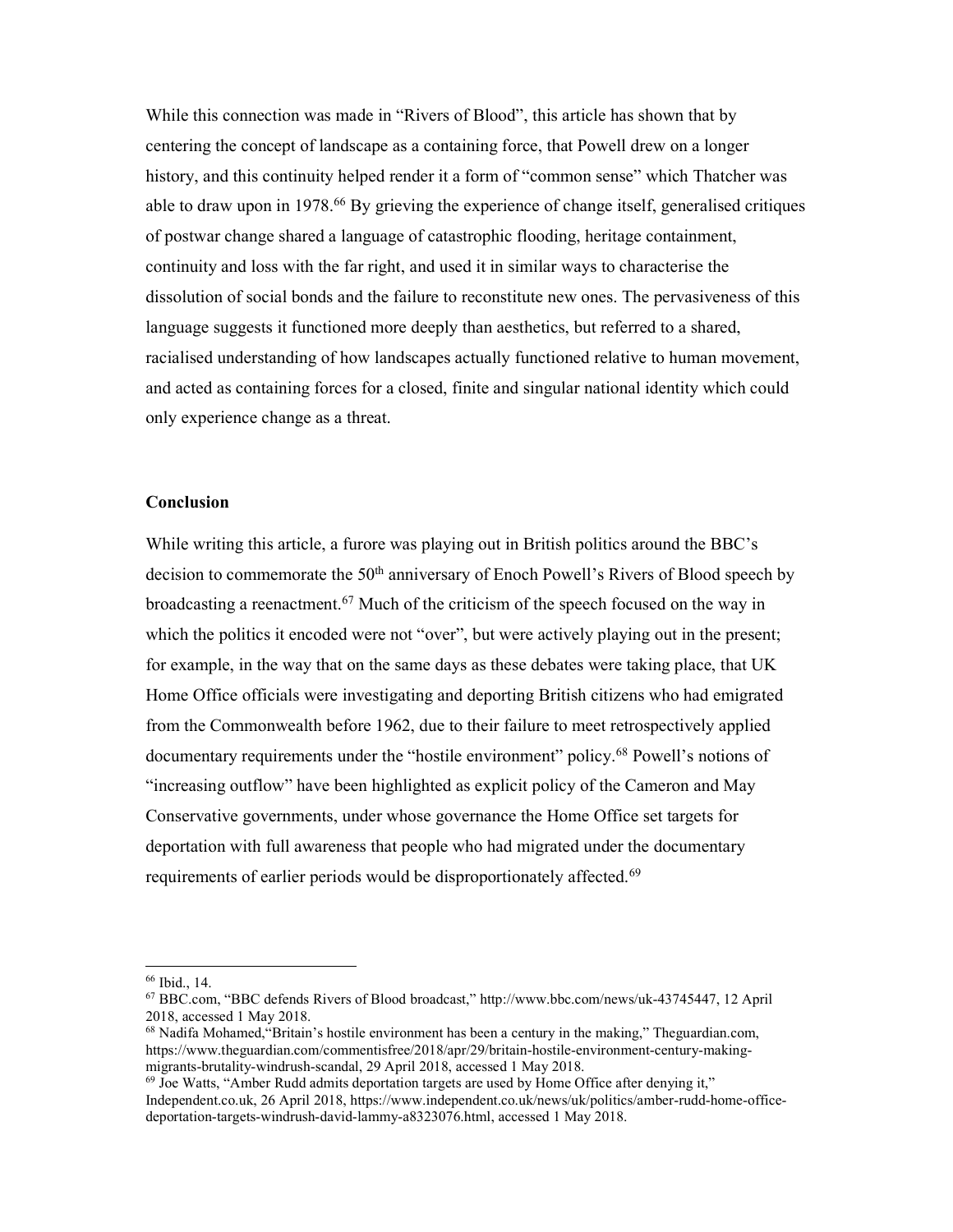The very pervasive nature of fluidity metaphors is what makes attunement to their uses and functions so crucial. This article does not seek to provide a full map of the complex entanglements of these metaphors' historical development and use over time, however it is intended to highlight some trends in the use of dehumanising metaphors have functioned and been normalised. In this context, it is useful to consider in closing that the catastrophic, exclusive use of fluid metaphors is not inevitable. One response from 1968 to Powell's speech, made by a Birmingham Reverend, suggests that far from being a "river of blood," a more accurate vision of the Midlands' future would be one nourished by "clean fresh water made up of the many tributaries of mankind".<sup>70</sup> This views fluidity not as disastrous, but as invigorating: a future-focused vision which sees the possibility for enrichment through change. While the weaponising of language of containment and floods cannot be simply overridden with alternative constructions, the convivial image of intermingling and cultural nourishment this vision proposes is a valuable counterpoint to the threat of "swamping" and eradication. To interrogate and historicise languages of conclusion is partly to render them contingent; and therefore, to point to ways in which things could be otherwise.

<sup>&</sup>lt;sup>70</sup> "These things just had to be said," Birmingham Post, 22 April 1968, p. 1.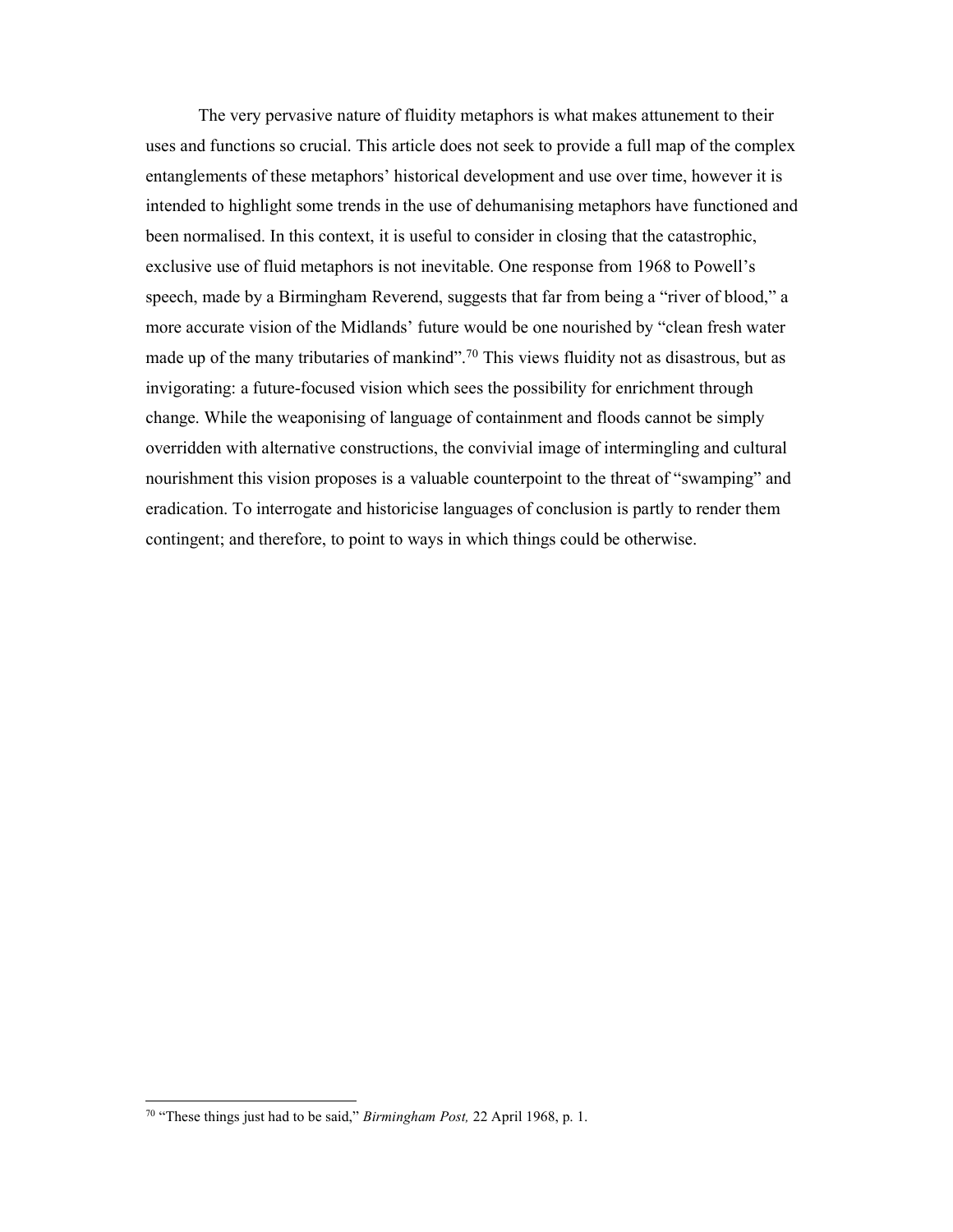## References

Ahmed, Sara. The Cultural Politics of Emotion. 2nd ed. Edinburgh, 2015.

- Alexander, Anthony. Britain's New Towns: Garden Cities to Sustainable Communities. London, New York, 2009.
- Black, Lawrence. "Whose finger on the button? british television and the politics of cultural control." Historical Journal of Film, Radio and Television 25, no. 4 (2005): 547-75.
- Booker, Christopher, and Candida Lycett-Green. Goodbye London: an illustrated guide to threatened buildings. London, 1973.
- Centre for Contemporary Cultural Studies. The Empire strikes back : race and racism in 70s Britain. London, 1982.
- Charteris-Black, Jonathan. Politicians and rhetoric: the persuasive power of metaphor. 2nd ed. Houndmills: Palgrave Macmillan, 2011.
- Clapson, Mark. Invincible green suburbs, brave new towns: social change and urban dispersal in post-war England. New York, 1998.
- Crosland, Anthony. The Future of Socialism. London, 1956.
- Drabble, Margaret. The Ice Age. Harmondsworth, 1977.
- Dunleavy, Patrick. The politics of mass housing in Britain, 1945-1975: a study of corporate power and professional influence in the welfare state. Oxford, 1981.
- Edgerton, David. "Science and the nation: towards new histories of twentieth-century Britain." Historical Research 78, no. 199 (2005): 96-112.
- Environment, Department of the. Strategic plan for the South East : review 1978. London, 1978.
- Frame, Janet. The adaptable man. London, 1965.
- Fryer, Peter. Staying power: the history of black people in Britain. London, 1984.
- Garside, Patrica L. "'Unhealthy areas': Town planning, eugenics and the slums, 1890–1945." Planning Perspectives 3, no. 1 (2007): 24-46.
- Giddings, Bob, and Bill Hopwood. "From evangelistic bureaucrat to visionary developer: The changing character of the master plan in Britain." Planning Practice & Research 21, no. 3 (2006): 337-48.
- Gilroy, Paul. Postcolonial melancholia. New York, 2005.
- Glendinning, Miles, and Stefan Muthesius. Tower block: modern public housing in England, Scotland, Wales, and Northern Ireland. New Haven, 1994.
- Grant, Matthew. "Historians, the Penguin Specials and the 'State-of-the-Nation' Literature, 1958-64." Contemporary British History 17, no. 3 (2003): 29-54.
- Haines, George Henry Norman. Whose countryside? London, 1973.
- Hall, Stuart. "The Great Moving Right Show." Marxism Today (January 1979): 14-20.
- Hall, Stuart, Chas Critcher, Tony Jefferson, John N. Clarke, and Brian Roberts. Policing the crisis: mugging, the state, and law and order. New York, 1978.
- Hay, Colin. "Chronicles of a Death Foretold: the Winter of Discontent and Construction of the Crisis of British Keynesianism." Parliamentary Affairs 63, no. 3 (2010): 446-70.
- HMSO. Immigration from the Commonwealth. London, 1965.
- King, Anthony. Why is Britain becoming harder to govern? London, 1976.
- Koestler, Arthur, and Henry Fairlie, eds. Suicide of a nation? An enquiry into the state of Britain today. London, 1963.
- Kramnick, Isaac. Is Britain dying?: perspectives on the current crisis. Ithaca, 1979.
- Lyons, John F. America in the British imagination: 1945 to the present. New York, 2013.
- McMillan, James, and Bernard Harris. The American Take-Over of Britain. London, 1968.
- Miles, Robert. "The riots of 1958: Notes on the ideological construction of 'race relations' as a political issue in Britain." Immigrants & Minorities 3, no. 3 (1984): 252-75.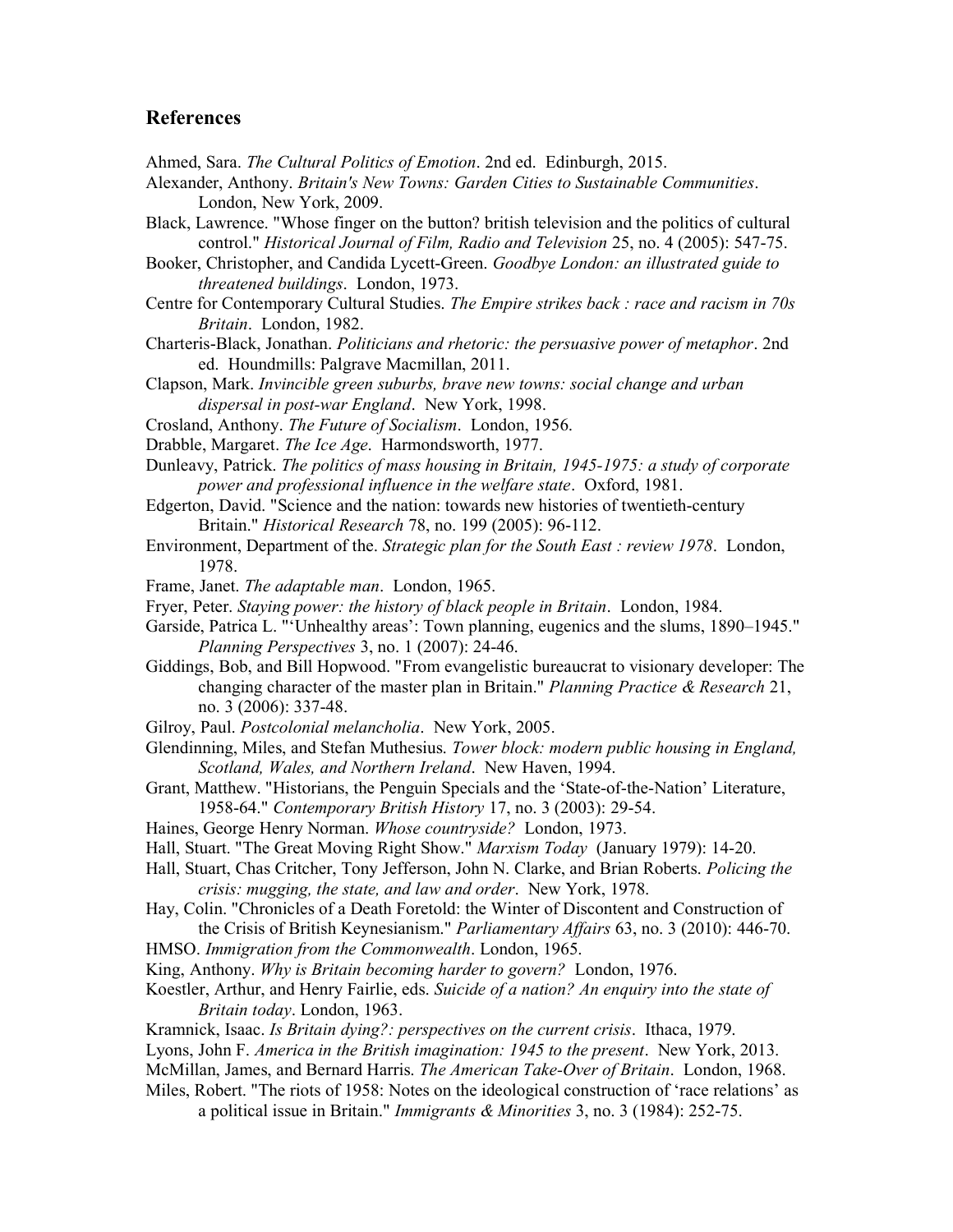Moran, Joe. "History, memory and the everyday." Rethinking History 8, no. 1 (2004): 51-68. ———. On Roads. London, 2009.

———. "'Stand Up and Be Counted': Hughie Green, the 1970s and Popular Memory."

History Workshop Journal, no. 70 (2010): 172.

-. "'Subtopias of Good Intentions': Everyday landscapes in postwar Britain." Cultural and Social History 4, no. 3 (2007): 401-21.

Morphet, Janice. "New Towns in the Novel: A Reflection on Social Realism." *Planning* Practice & Research 18, no. 1 (2003): 51-62.

Nairn, Ian. Your England and how to defend it. A cautionary guide. London, 1956.

Ortolano, Guy. The two cultures controversy: science, literature and cultural politics in postwar Britain. New York, 2009.

Patterson, Sheila. Dark strangers : a sociological study of the absorption of a recent West Indian migrant group in Brixton, South London. London, 1963.

 $-$ . Dark strangers : a study of West Indians in London. London, 1965.

Pikó, Lauren. "Milton Keynes and the Liquid Landscape, 1967–78." Landscape Review 16, no. 1 (2015): 36-45.

–. "Mirroring England? Milton Keynes, decline and the English landscape."

Unpublished PhD thesis, University of Melbourne, 2017.

Poliakoff, Stephen. Strawberry fields. London, 1977.

Priestley, J. B. English journey. London, 1934.

Prior, Christopher. "An Empire Gone Bad: Agatha Christie, Anglocentrism and Decolonization." Cultural and Social History, online first, (2018): 1-16.

Redvaldsen, David. "Eugenics, socialists and the labour movement in Britain, 1865-1940." Historical Research 90, no. 250 (2017): 764-87.

Renwick, Chris. "Eugenics, Population Research, and Social Mobility Studies in Early and Mid-Twentieth-Century Britain." The Historical Journal 59, no. 03 (2015): 845-67.

Sampson, Anthony. Anatomy of Britain. New York, 1962.

Saumarez-Smith, Otto. "Central government and town-centre redevelopment in Britain, 1959-1966." The Historical Journal 58, no. 1 (2015): 217-44.

Saumarez Smith, Otto. "The Inner City Crisis and the End of Urban Modernism in 1970s Britain." Twentieth Century British History 27, 4:(2016): 578-98.

Saunders, Robert. "'Crisis? What crisis?' Thatcherism and the seventies." In Making Thatcher's Britain, edited by Ben Jackson and Robert Saunders. Cambridge, 2012. 25-42.

Schofield, Camilla. *Enoch Powell and the making of postcolonial Britain*. Cambridge, 2013. Seabrook, Jeremy. City Close-Up. London, 1971.

———. The unprivileged. London, 1967.

——. What went wrong? working people and the ideals of the labour movement. London, 1978.

Shanks, Michael. *The stagnant society: a warning*. Baltimore, 1961.

Smith, Evan. British Communism and the politics of race. Leiden; Boston, 2018.

Smith, Evan, and Marinella Marmo. Race, gender and the body in British immigration control: subject to examination, Houndsmills, 2014.

Snow, C. P. Science and government. Cambridge, 1961.

Tomlinson, J. "Thrice Denied: 'Declinism' as a Recurrent Theme in British History in the Long Twentieth Century." Twentieth Century British History 20, no. 2 (2009): 227- 51.

Tomlinson, Jim. The politics of decline: understanding post-war Britain. Harlow, 2000. Turner, Alwyn. Crisis? What Crisis? Britain in the 1970s. London, 2008.